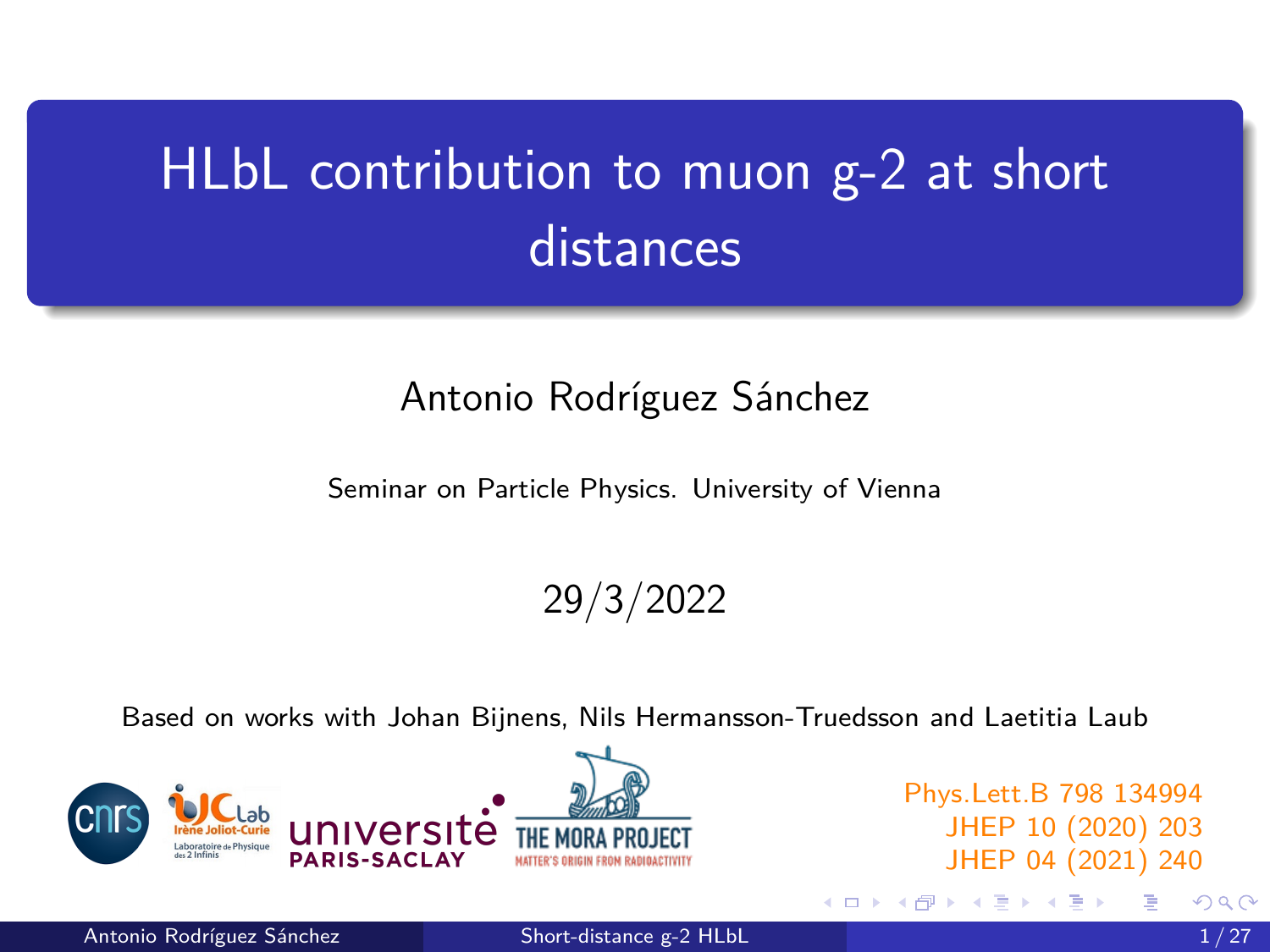# Muon g-2

- Muon response to weak magnetic field?
- Linear term in (soft) photon momentum of  $\sqrt{\mu_{p'}}$  $\frac{\partial}{\partial \rho',\sigma'}\big|J_{\rm EM}^{\mu}e^{iS_{\rm int}}\big|\mu_{\bm{p},\sigma}^-\big\rangle,$
- $\bullet$   $S_{\text{int}} \approx 0 \rightarrow g_{\mu} \approx 2$   $g_{\mu, \text{exp}} \approx 2.002$
- $a_\mu^{\rm exp} \equiv (g_\mu^{\rm exp} 2)/2 = 0.00116592061(41)$  prl 126, 141801



 $a_\mu^{\rm SM} = 0.00116591810(43)$  Phys.Rept. 887 (2020) 1-166

メタトメ ミトメ ヨト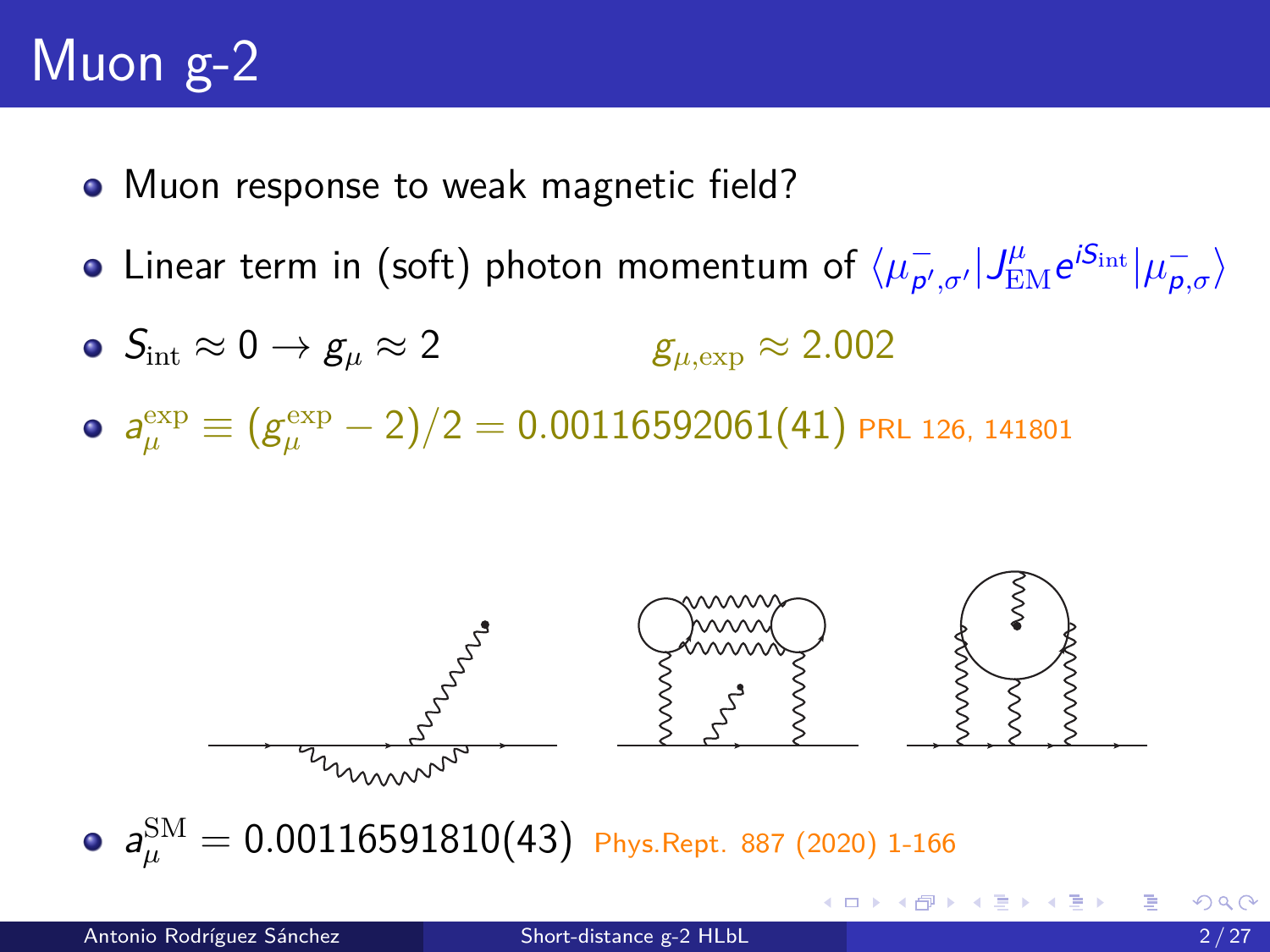# Data-driven HLbL: a multiscale problem



- $\Pi<sup>q</sup>$ ? Weights  $T'_i$  enhance low-energy contributions
- A nonperturbative problem



- One and two mesons as intermediate states: leading and precisely known, dispersion relations Colangelo et al.
- Subleading intermediate and high-energy contributions. Resonance models and SD constraints Melnikov-Vainshtein,

Brodsky-Lepage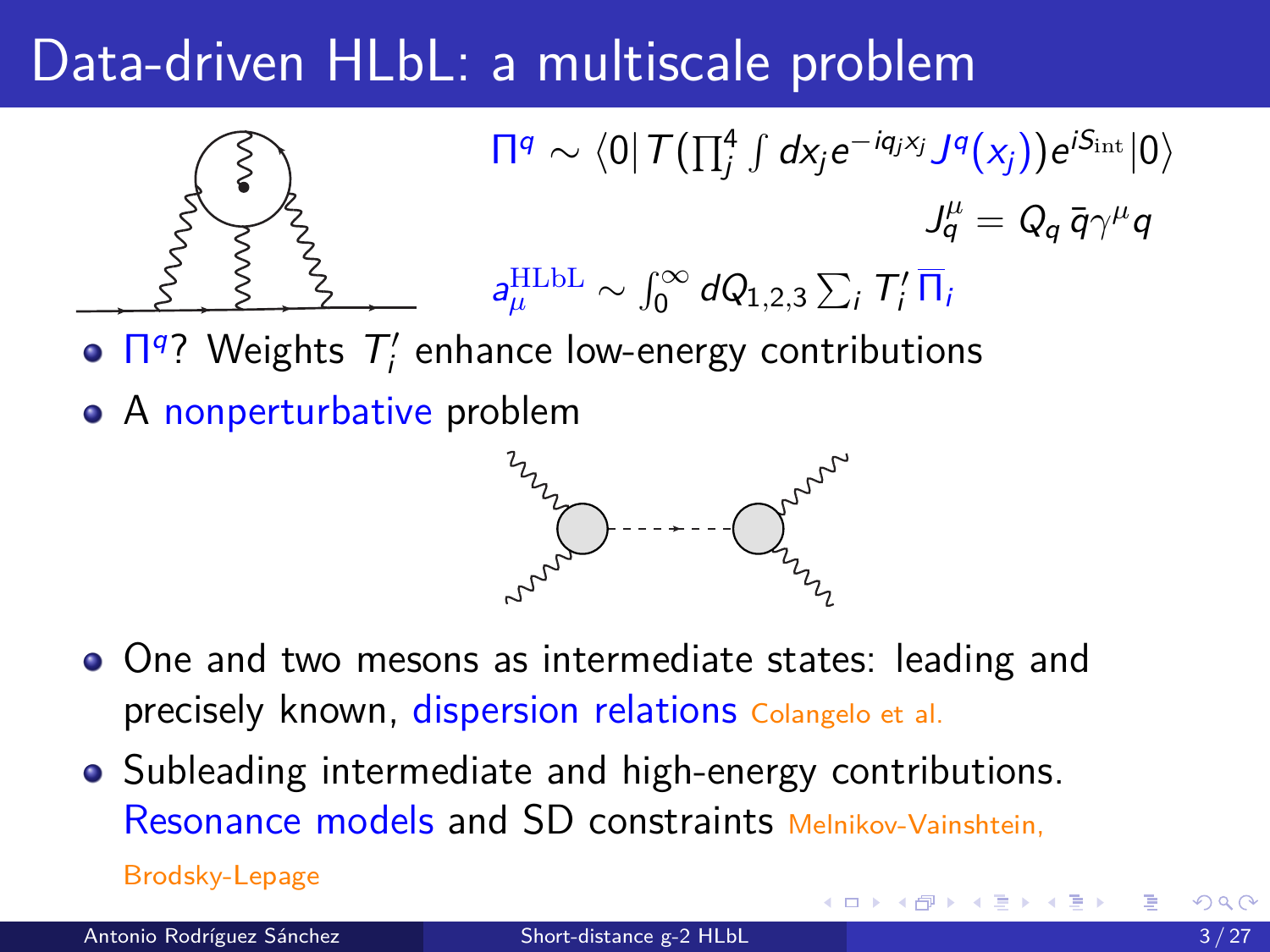# Data-driven HLbL: quark loop?



- Quark loop contribution ( $\alpha_s = 0$ ) makes sense, but how?
- Technically finite, but In  $\frac{m_\mu}{m_q}$
- Constituent quark mass as infrared regulator? Not satisfactory within a model-independent paradigm
- Maybe  $Q_1 \sim Q_2 \sim Q_3 \gg \Lambda_{\text{OCD}}$ ?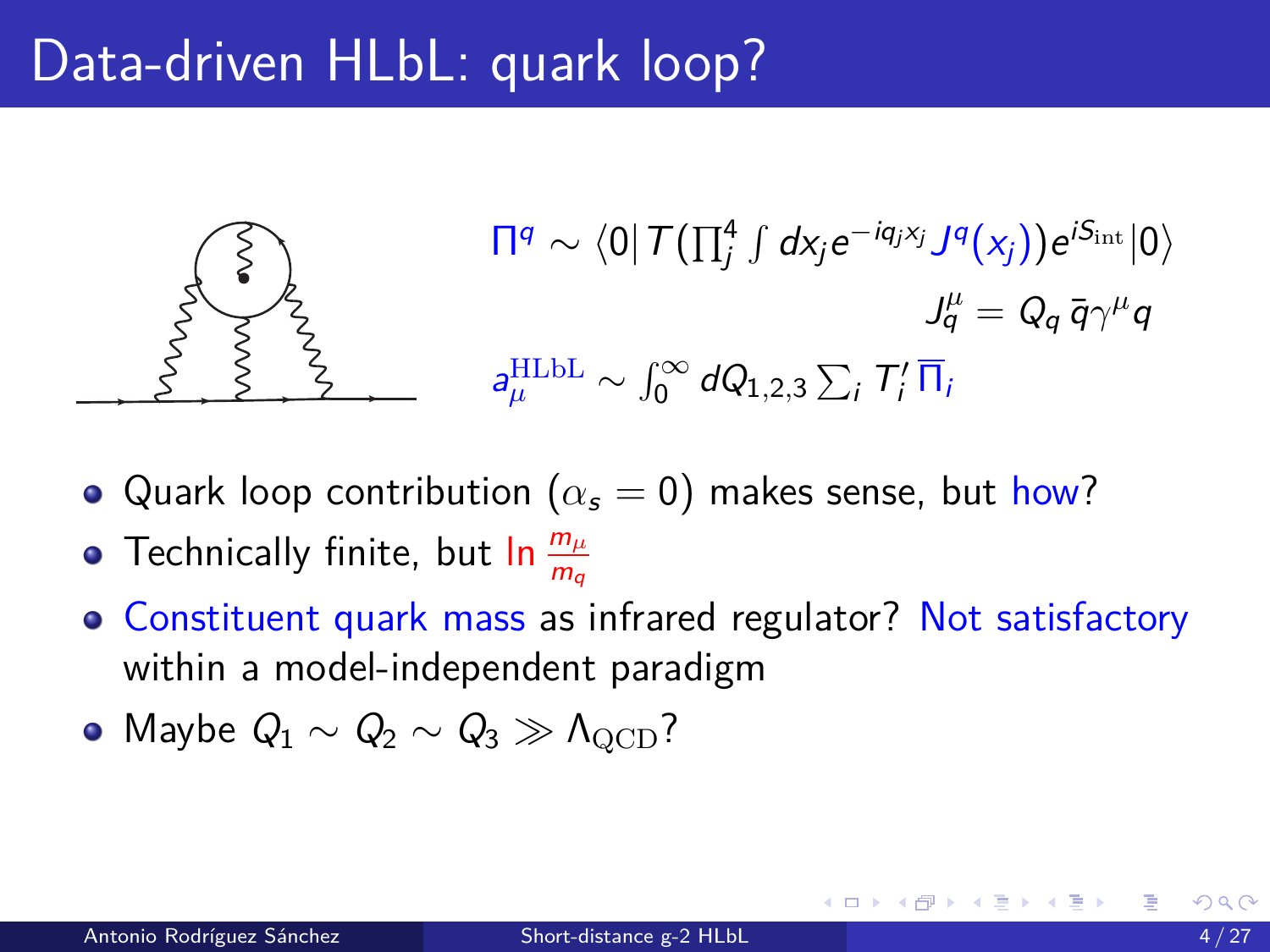# Operator Product Expansion (OPE)

# Asymptotic behaviour of two-point correlation functions  $\Pi(q)=\int d\mathsf{x}\ e^{-i q \mathsf{x}} \langle 0|\,T\bigl(J_1(\mathsf{x}) J_2(0)|0\rangle;$   $J_i\sim \bar{q}\Gamma_i q$



∢ ロ ▶ ④ ■ ▶ ④ 重 ▶ ④ 重 ▶ ○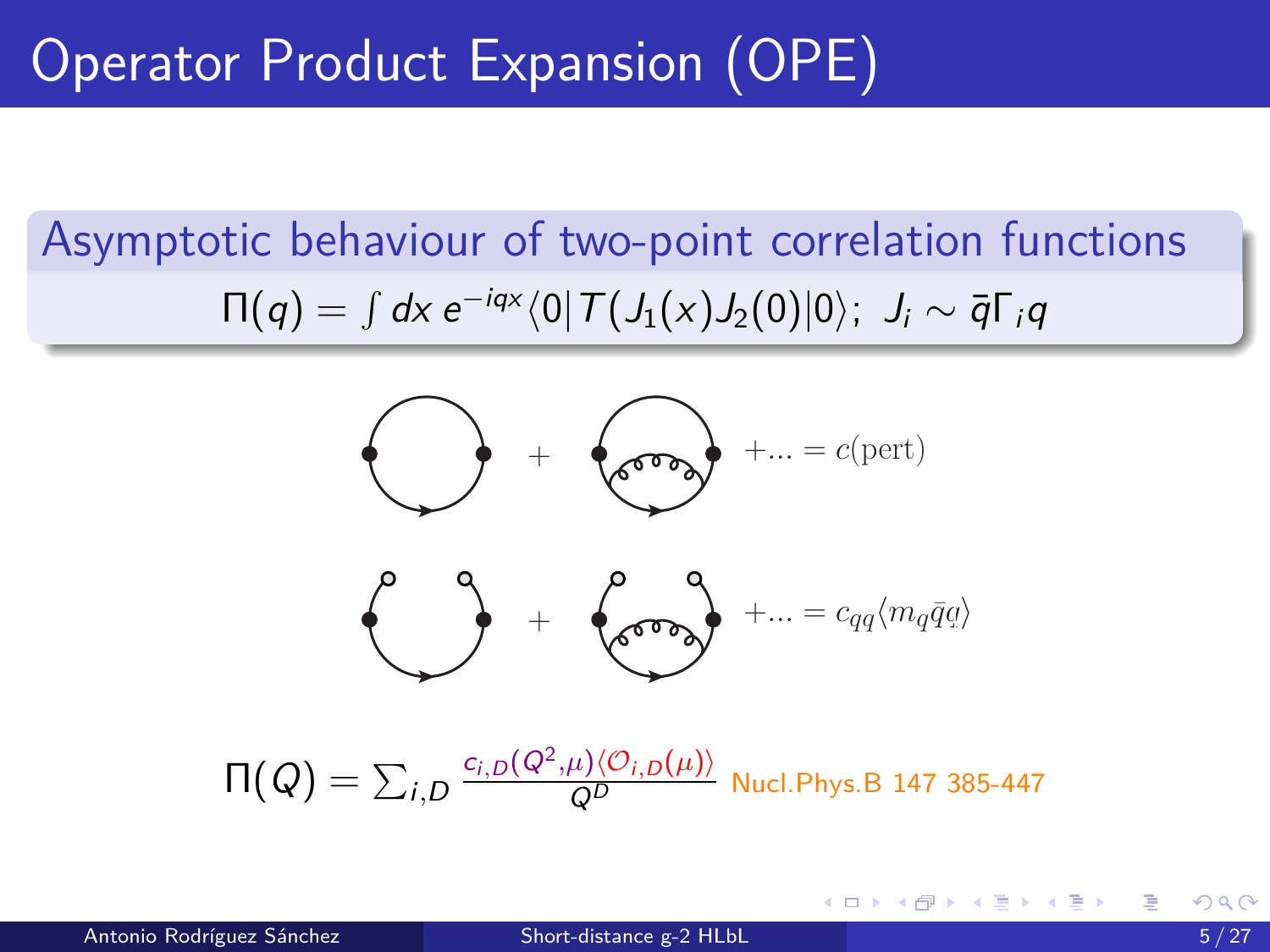### <span id="page-5-0"></span>HLbL for  $g - 2$ . Same procedure?

$$
\Pi^{\mu_1\mu_2\mu_3\mu_4}=-i\int \tfrac{d^4q_3}{(2\pi)^4}\left(\textstyle\prod_i^4\int d^4x_i\;e^{-i q_i x_i}\right)\bra{0}\mathcal{T}\left(\textstyle\prod_j^4 J^{\mu_j}(x_j)\right)\ket{0}
$$



$$
\Pi \sim \sum_{i,D} \frac{c_{i,D}(Q_i^2,\mu)\langle O_{i,D}(\mu)\rangle}{Q_1^{d_1} \dots Q_4^{d_4}} \qquad \sum_i d_i = D
$$

э

メロトメ 倒 トメ ヨ トメ ヨ トー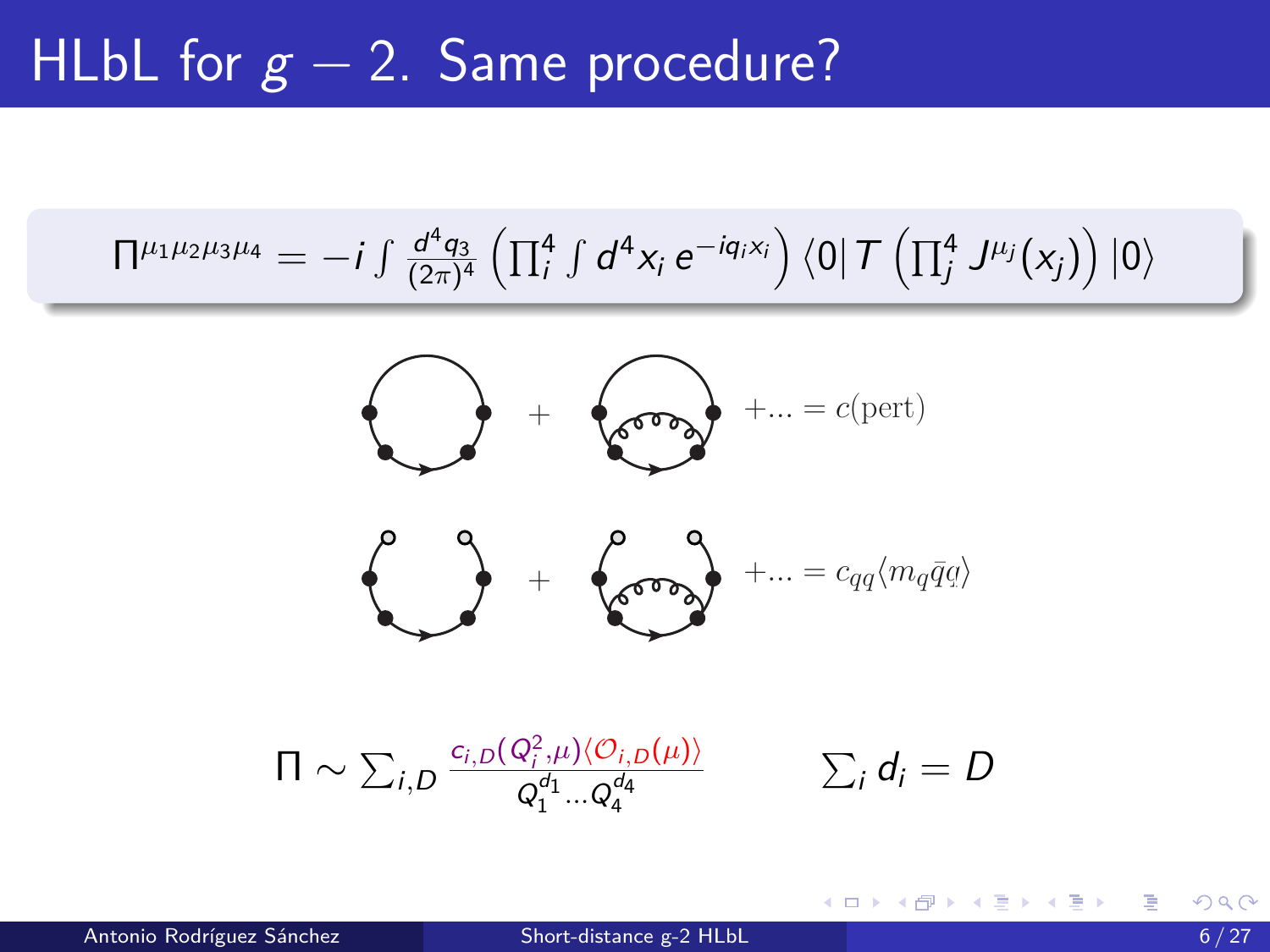# <span id="page-6-0"></span>HLbL for g-2

$$
\bullet \ \ \Pi \sim \sum_{i,D} \frac{c_{i,D}(Q_i^2,\mu) \langle O_{i,D}(\mu) \rangle}{Q_1^{d_1} \dots Q_4^{d_4}} \qquad \qquad \sum_i d_i = D
$$

 $\textsf{External photon: static limit} \rightarrow \lim_{q_4 \rightarrow 0} \frac{\partial \Pi^{\mu_1 \mu_2 \mu_3}}{\partial q_4 \mu_4}$  $\partial\Pi^{\mu_1\mu_2\mu_3\nu_4}$ *∂*q4*, µ*<sup>4</sup>

lim $_{q_4\to 0}$  Π<sup>ΟΡΕ</sup>?



Phys.Lett.B 798 134994

#### OPE only supposed to work at large Eu[clid](#page-5-0)[ea](#page-7-0)[n](#page-5-0)[M](#page-7-0)[o](#page-0-0)[me](#page-26-0)[nt](#page-0-0)[a](#page-26-0) イロト イ押ト イヨト イヨト

э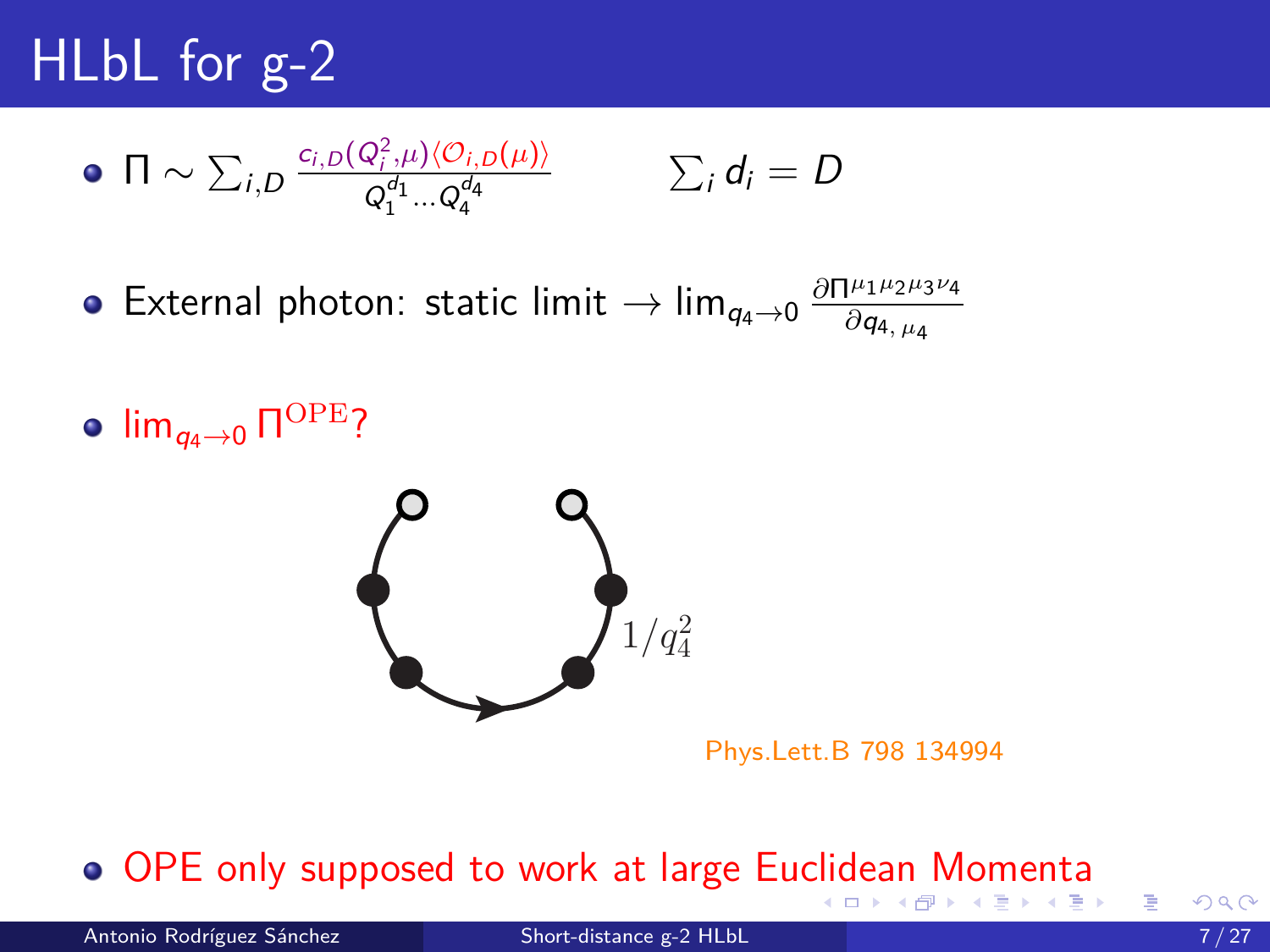# <span id="page-7-0"></span>Rethinking the problem: soft static photon

$$
\langle 0|e^{iS}|\gamma_1^*\gamma_2^*\gamma_3^*\gamma_4\rangle\rightarrow\Pi^{\mu_1\mu_2\mu_3\mu_4}
$$

One step backwards

$$
\Pi^{\mu_1\mu_2\mu_3}\sim \int \frac{d^4q_3}{(2\pi)^4}\left(\prod_{i}^3\int d^4x_i\;e^{-iq_i x_i}\right)\left\langle 0\right|T\left(\prod_{j}^3 J^{\mu_j}(x_j)\right)e^{iS_{\rm int}}\left|\gamma_E\left(q_4\right)\right\rangle
$$

• 
$$
Q_{1,2,3} \gg \Lambda_{\rm QCD} \rightarrow
$$
 OPE valid for the tensor

- We are looking for a static (soft) photon contribution:  $F^{\mu\nu}$
- **•** From the OPE keep those operator contributions with the same quantum numbers as the static photon, F *µν*

Nucl.Phys.B 232 109-142, Phys.Lett.B 129 328-334, Phys.Rev.D 67 073006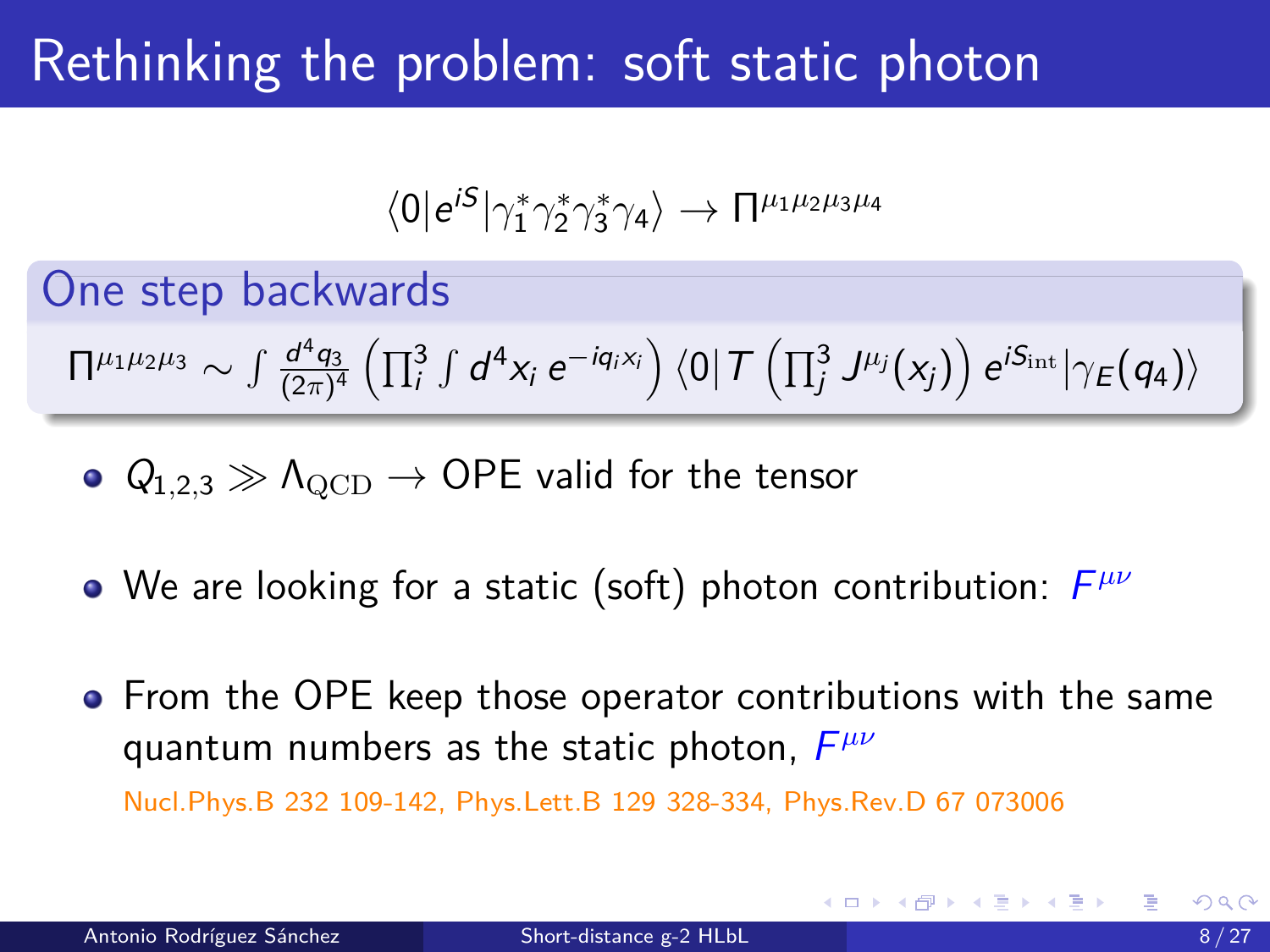#### **Operators**

$$
S_{1, \mu\nu} \equiv e e_q F_{\mu\nu}
$$
  
\n
$$
S_{2, \mu\nu} \equiv \bar{q} \sigma_{\mu\nu} q
$$
  
\n
$$
S_{3, \mu\nu} \equiv i \bar{q} G_{\mu\nu} q
$$
  
\n
$$
S_{4, \mu\nu} \equiv i \bar{q} G_{\mu\nu} \gamma_5 q
$$
  
\n
$$
S_{5, \mu\nu} \equiv \bar{q} q e e_q F_{\mu\nu}
$$
  
\n
$$
S_{6, \mu\nu} \equiv \frac{\alpha_s}{\pi} G_a^{\alpha\beta} G_{\alpha\beta}^a e e_q F_{\mu\nu}
$$
  
\n
$$
S_{7, \mu\nu} \equiv \bar{q} (G_{\mu\lambda} D_{\nu} + D_{\nu} G_{\mu\lambda}) \gamma^{\lambda} q - (\mu \leftrightarrow \nu)
$$
  
\n
$$
S_{\{8\}, \mu\nu} \equiv \alpha_s (\bar{q} \Gamma q \bar{q} \Gamma q)_{\mu\nu}
$$

 $\Pi^{\mu_1\mu_2\mu_3} (q_1,q_2) = \frac{1}{e} \vec{C}^{\, \mathcal{T},\mu_1\mu_2\mu_3\mu_4\nu_4} (q_1,q_2) \langle \vec{S}_{\mu_4\nu_4} \rangle ; ~~~ \langle S_{i,\mu\nu} \rangle = e e_q \vec{X^i_S} \langle F_{\mu\nu} \rangle$ 

メロメメ 倒す メミメメ ミメン 毛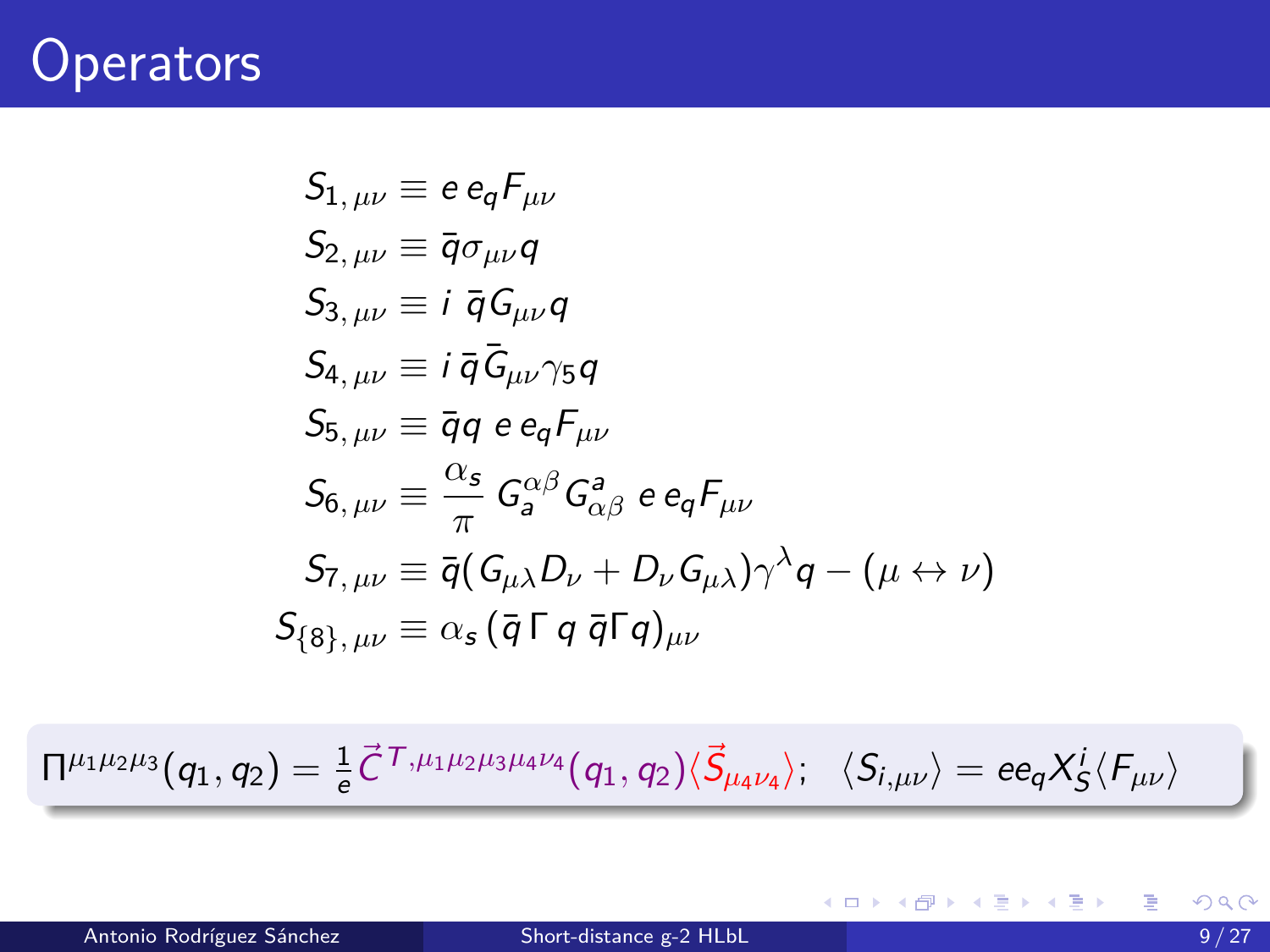#### $\Pi^{\mu_1\mu_2\mu_3} = -\frac{1}{\epsilon}$  $rac{1}{e} \int \frac{d^4q_3}{(2\pi)^4}$  $\frac{d^4q_3}{(2\pi)^4}\left(\prod_{i=1}^3\int d^4x_i\ {\rm e}^{-iq_i x_i}\right)\bra{0} {\cal T}\left(\prod_{j=1}^3\ J^{\mu_j}(x_j)\right)\ket{\gamma (q_4)}$

- Direct  $S^{\mu\nu}_{1} = e e_q F_{\mu\nu}$  contribution
- Take one extra  $\mathcal{L}_\text{EM}\sim A^{\mu_4}(\mathsf{x}_4)J_{\mu_4}(\mathsf{x}_4)$  from  $e^{i\mathsf{S}_{int}}$

• 
$$
A^{\mu_4}(x_4) \sim -\frac{1}{2}x_{4\nu_4}F^{\mu_4\nu_4} \sim F^{\mu_4\nu_4} \lim_{q_4 \to 0} \partial_{\nu_4}^{q_4} e^{-iq_4x_4}
$$

Massless quark loop is the leading term of the correct OPE

K ロ ▶ K @ ▶ K 경 ▶ K 경 ▶ │ 경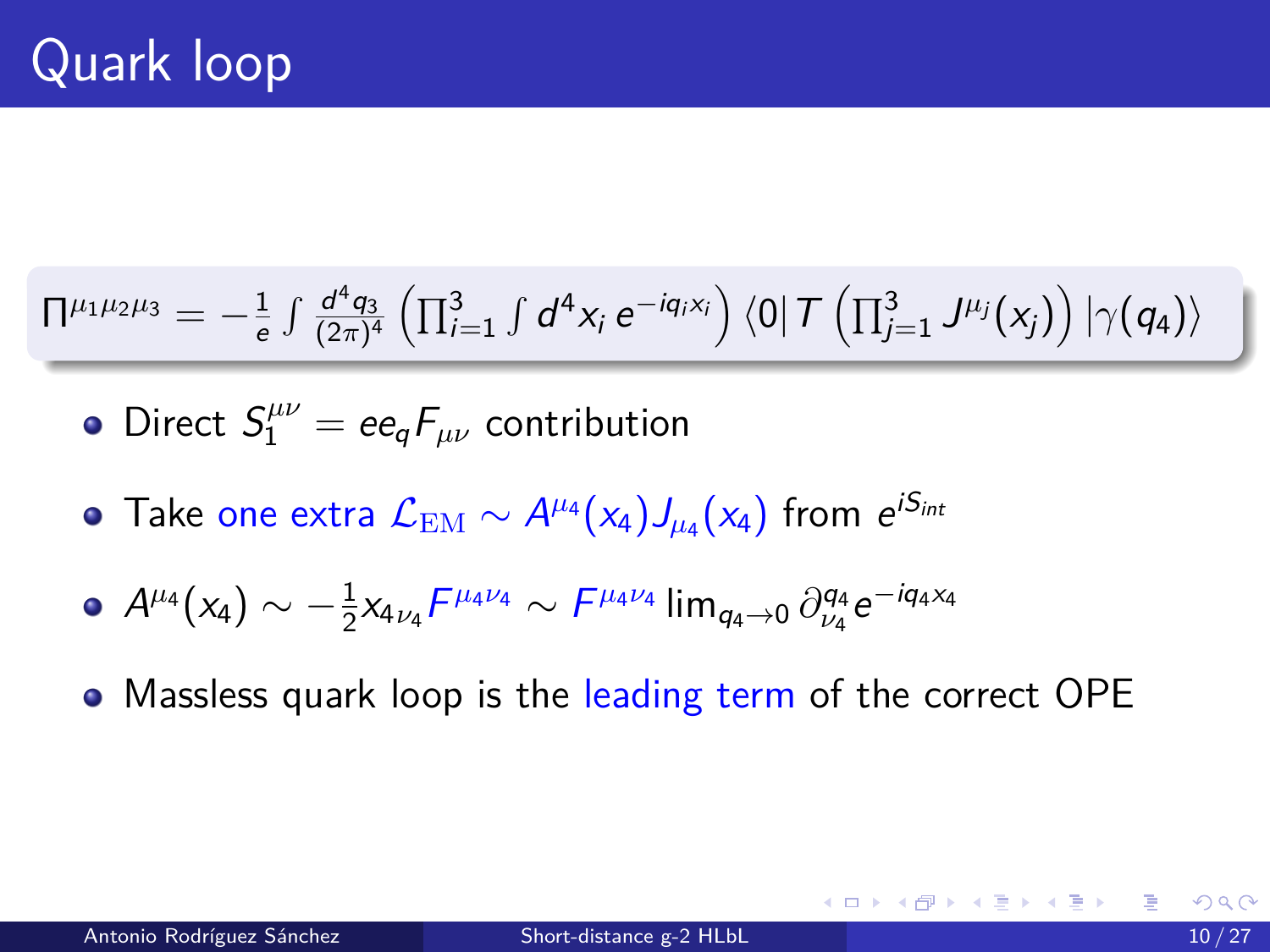# Quark loop

$$
-\left.\frac{N_c e_q^4}{2}\lim_{q_4\rightarrow 0}\frac{\partial}{\partial q_4^{\nu_4}}\left[\sum_{\sigma(1,2,4)}\mathrm{Tr}\left(\gamma^{\mu_3}S(p+q_1+q_2+q_4)\gamma^{\mu_4}S(p+q_1+q_2)\gamma^{\mu_1}S(p+q_2)\gamma^{\mu_2}S(p)\right)\right]\;,
$$

$$
\Pi^{\mu_1\mu_2\mu_3}(q_1, q_2) = \vec{C}^{\,T,\mu_1\mu_2\mu_3\mu_4\nu_4}(q_1, q_2) \, \vec{X} \, \langle e_q F_{\mu_4\nu_4} \rangle
$$
\n
$$
a_{\mu}^{\text{HLbL}} \sim \int_0^\infty dQ_{1,2} \int_{-1}^1 d\tau \sum_i T'_i \, \overline{\Pi}_i \, \text{JHEP 09 (2015) 074, JHEP 04 (2017) 161}
$$

 $\bullet$  Build general projectors  $P\colon P_{\mu_1\mu_2\mu_3\mu_4\nu_4}C^{\mu_1\mu_2\mu_3\mu_4\nu_4}=\overline{\Pi}$ 2 Reduce scalar integrals KIRA, REDUZE **3** Perform the g-2 integral For example  $Q_1 = Q_2 = Q_3 = Q$ :

$$
\hat{\Pi}_4 = \frac{N_c e_q^4}{16\pi^2} \frac{2}{Q^4} \left( -\frac{352}{27} + \frac{128}{81} \Delta^{(1)} \right) , \quad \Delta^{(1)} = 7.03172...
$$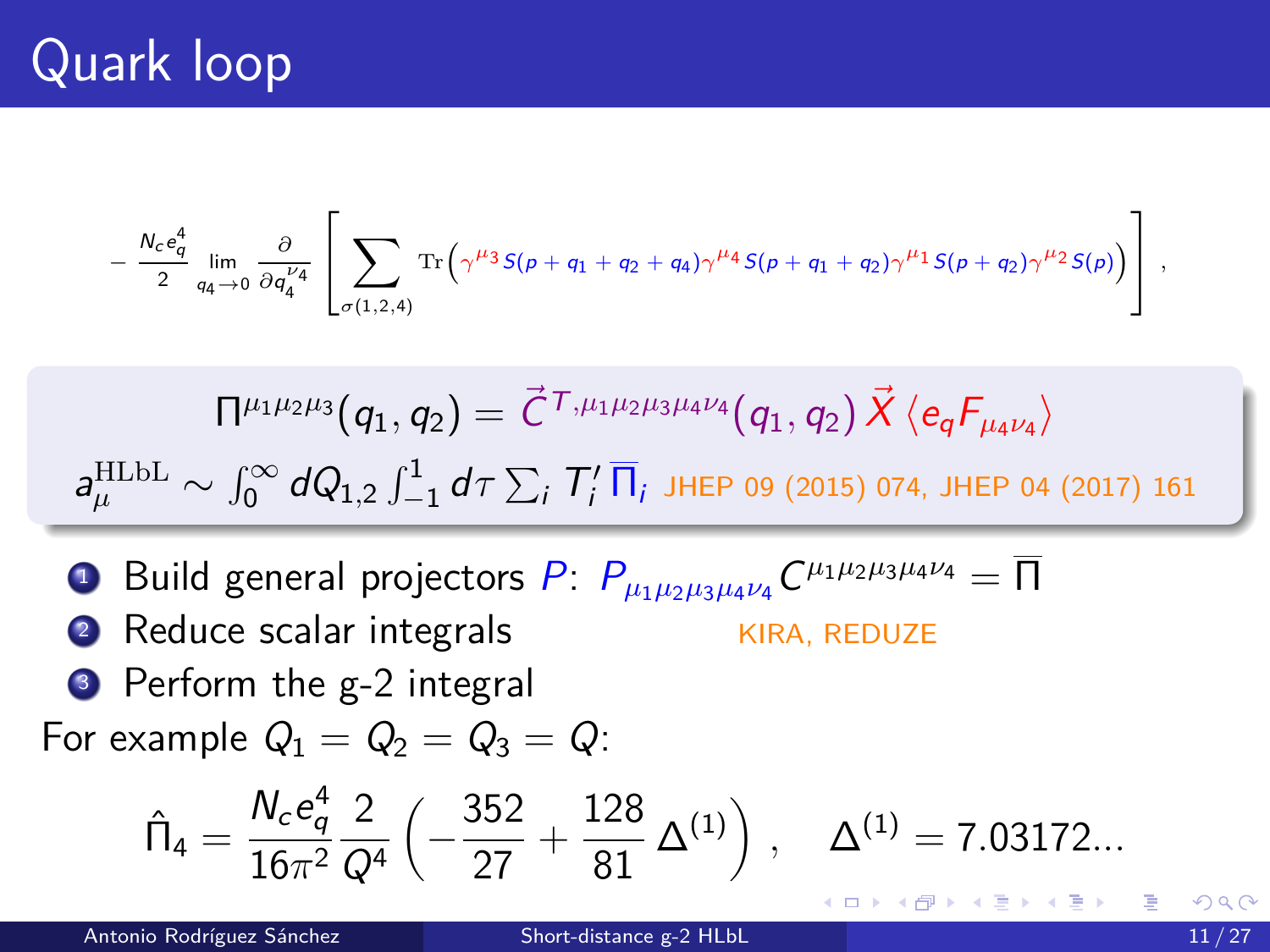

- Separation of long and short distance not complete
- Tree-level operators should be dressed and renormalized  $(m_q \rightarrow \mu)$ Rev.Mod.Phys. 68 1125-1144, Z.Phys.C 60 569-578
- $\bullet$  OPE renormalization program built in the  $\overline{\text{MS}}$  JHEP 10 (2020) 203
- Naive mass correction to quark loop is not the genuine quark mass correction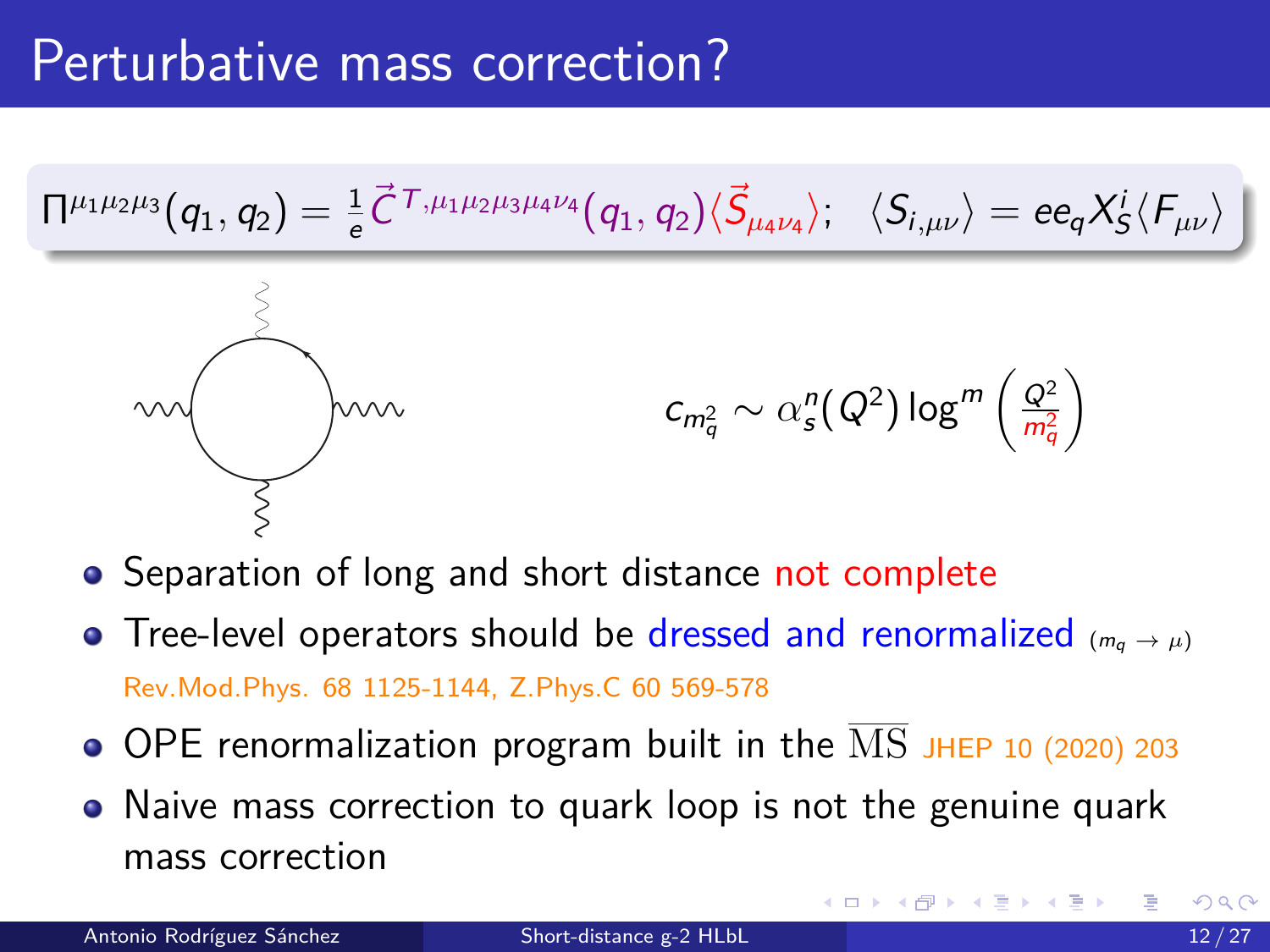$$
Q_{2,\,\mu\nu}\equiv \bar{q}\sigma_{\mu\nu}q=ee_qX_2^i\langle F_{\mu\nu}\rangle
$$



Leading power correction. For example

$$
\hat{\Pi}_4 = m_q X_2 e_q^4 \, \tfrac{8}{Q_1^2 Q_2^2 Q_3^2}
$$

and short-distance constraint to deviation from chiral limit.  $X_2$ ?

 $\leftarrow$   $\Box$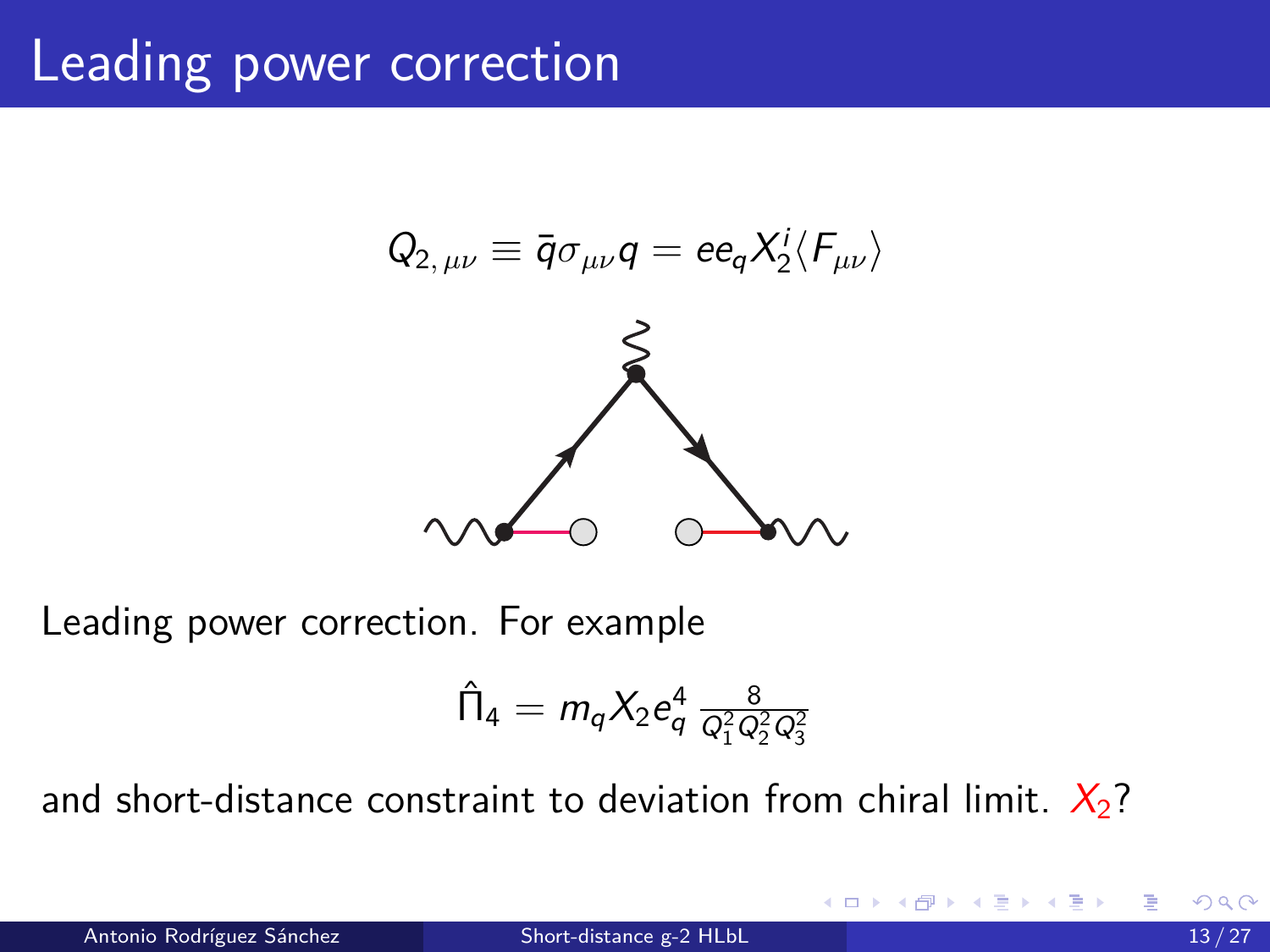$$
\langle 0 | Q_2^{\mu\nu} | \gamma(q_4) \rangle = X_2 \langle 0 | e \, e_q F^{\mu\nu} | \gamma(q_4) \rangle, \ Q_2^{\mu\nu} = \bar{q} \sigma^{\mu\nu} q
$$

First try: ChPT with tensor sources JHEP 09 (2007) 078  $X_2(\mu) \sim \mathsf{\Lambda}_1(\mu) + \mathcal{O}(\frac{M_{\mathsf{K}}^2}{\mathsf{\Lambda}^2_\chi})\; ... \mathsf{\Lambda}_1?$ 

Second try: expand EM vertex  $\langle 0 | Q_{2,0}^{\mu\nu} | \gamma(q_4) \rangle \sim \langle 0 | T (Q_{2,0(\mathrm{QCD})}^{\mu\nu} \int d^4x \, \mathcal{L}_{\mathrm{EM}}^{\mathrm{int}}(x) ) | \gamma(q_4) \rangle = - \langle 0 | \mathrm{e} \mathrm{e}_q F^{\mu\nu} | \gamma(q_4) \rangle \Pi_{V\mathcal{T}}^{\mathrm{QCD}}(0)$ 

メ御 トメ ヨ トメ ヨ トッ ヨ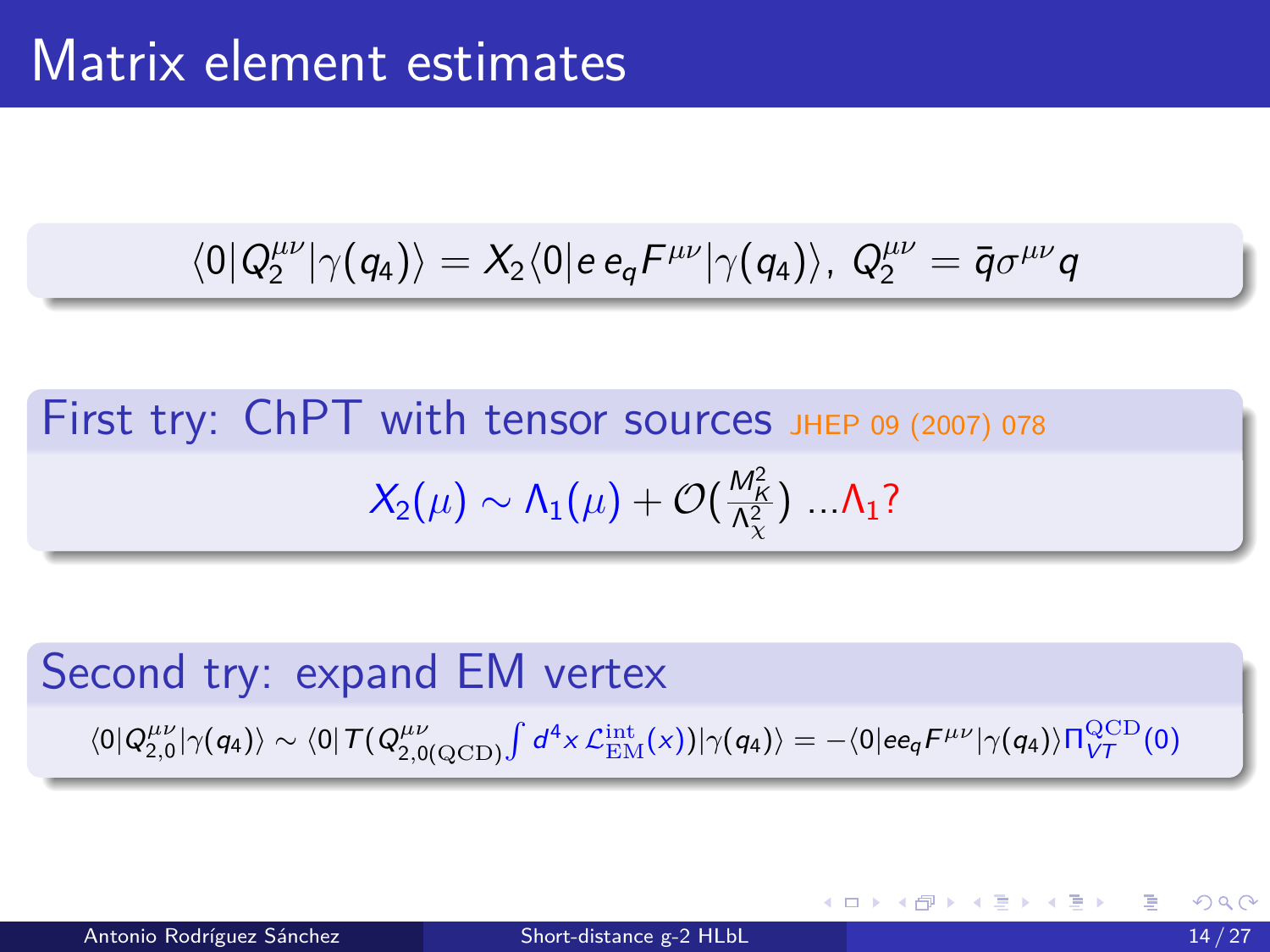$$
X_2 = -\Pi_{VT}(0), \text{ where } \Pi_{VT}^{\text{QCD}}(q) \sim \int d^4x \, e^{-iqx} \, T(V(x) T_i(0))
$$

- ChPT? Again,  $\Pi(0) \sim \Lambda_1 + \cdots$ , but  $\Lambda_1$ ?
- Low-energy spectrum $\sim$  large  $N_c$ . High-energy spectrum flat



$$
X_2 \approx \tfrac{2}{M^2_\rho}\langle\bar{q}q\rangle, X_3 \approx -\tfrac{m_0^2}{6M^2_\rho}\langle\bar{q}q\rangle\,, X_4 \approx -\tfrac{m_0^2}{6M^2_\rho}\langle\bar{q}q\rangle
$$

 $X_2$  in very good agreement with the lattice JHEP 07 (2020) 183

Antonio Rodríguez Sánchez **[Short-distance g-2 HLbL](#page-0-0)** 15 / 27

K ロ ▶ K 個 ▶ K 결 ▶ K 결 ▶ │ 결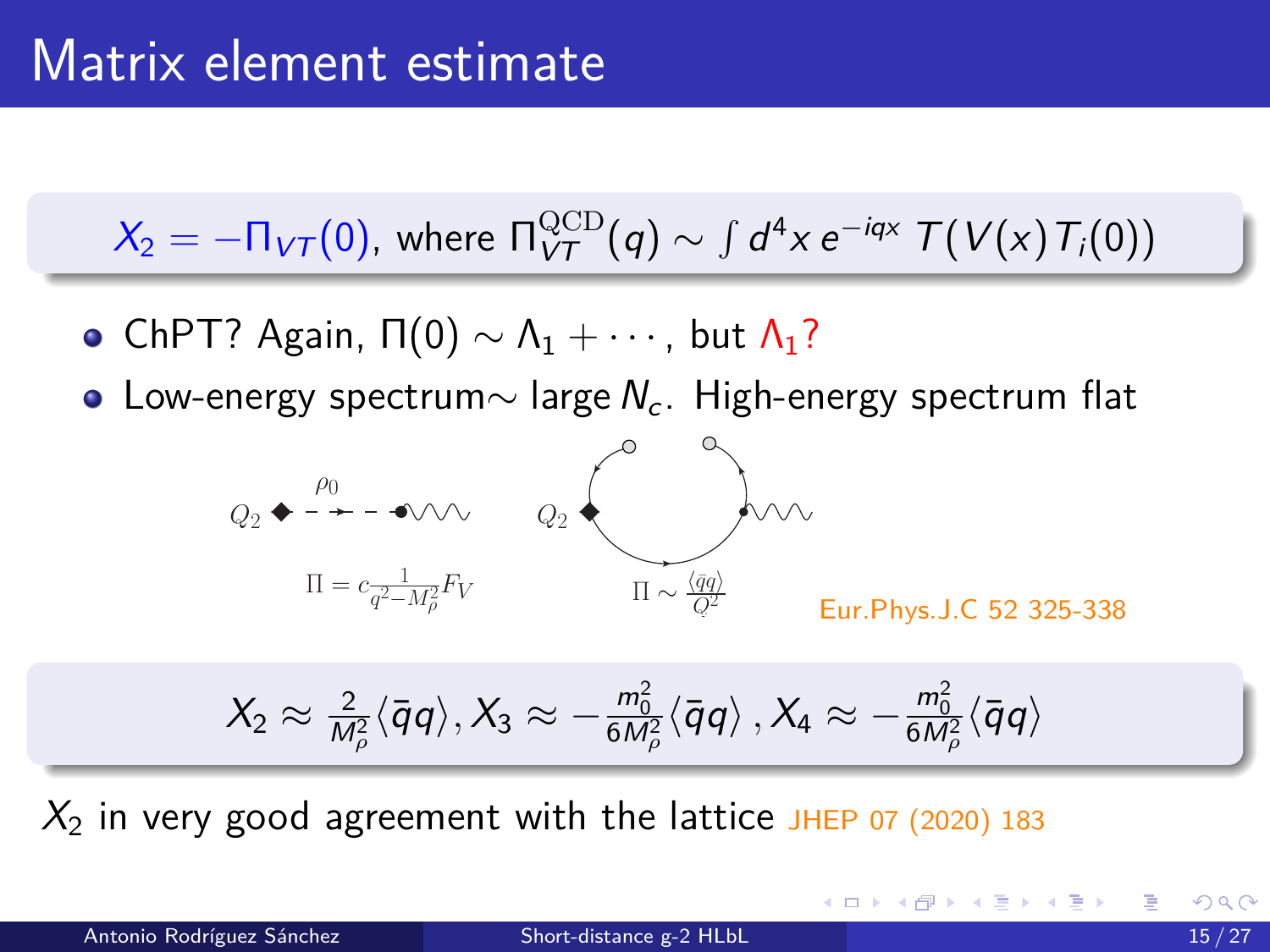# Leading power suppression

Leading term  $Q_1 = Q_2 = Q_3 = Q$ :

$$
\hat{\Pi}_1^{q\prime}=-\frac{N_c e_q^4}{16\pi^2}\frac{32}{3Q^4},\hat{\Pi}_4^{q\prime}=\frac{N_c e_q^4}{16\pi^2}\frac{2}{Q^4}\left(-\frac{352}{27}+\frac{128}{81}\Delta^{(1)}\right)\approx -\frac{N_c e_q^4}{16\pi^2}\frac{4}{Q^4}
$$

Leading power correction  $Q_1 = Q_2 = Q_3 = Q_3$ :

$$
\begin{aligned}\n\hat{\Pi}_{4}^{X_2} &= m_q X_2 e_q^4 \frac{8}{Q^6} \approx \frac{16 m_q \langle \bar{q}q \rangle e_q^4}{M_\rho^2 Q^6} \approx -\frac{\Lambda_\chi^2}{M_\rho^2} \frac{e_q^4}{16\pi^2} \frac{8 M_{PS}^2}{Q^6} \\
\hat{\Pi}_{1}^{X_2} &\approx \frac{\Lambda_\chi^2}{M_\rho^2} \frac{e_q^4}{16\pi^2} \frac{4 M_{PS}^2}{Q^6}\n\end{aligned}
$$

- No signatures of constituent quark mass
- More similar to remnant of pseudoscalar propagators (hinted for EW corrections in Phys.Rev.D 67 073006)
- Possible applications

Antonio Rodríguez Sánchez **[Short-distance g-2 HLbL](#page-0-0)** 16 / 27

イロト イ押 トイヨ トイヨ トー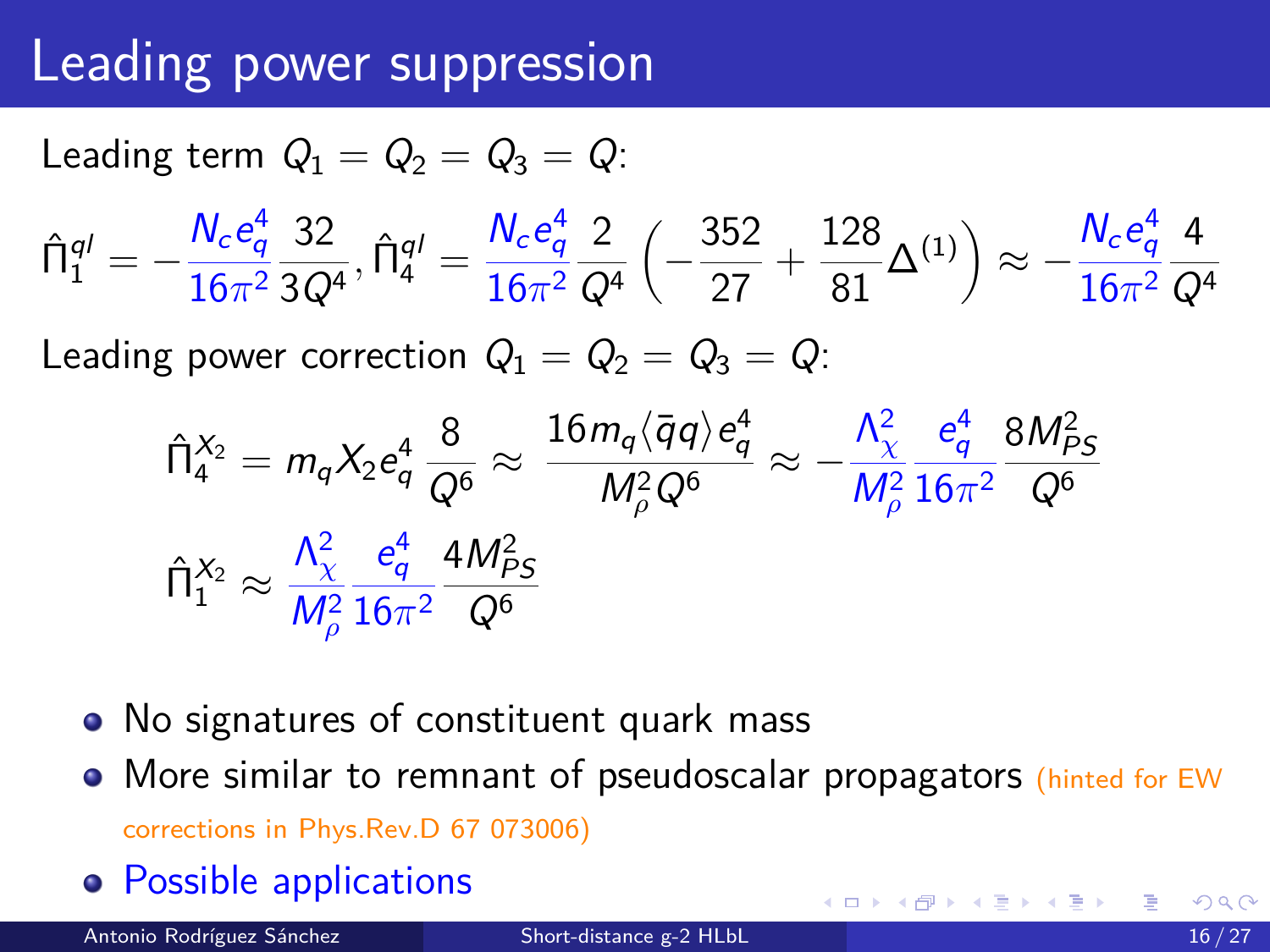#### Rest of matrix element estimates

$$
\langle 0|Q_i^{\mu\nu}|\gamma(q_4)\rangle=X_i\langle 0|e\,e_q{\cal F}^{\mu\nu}|\gamma(q_4)\rangle
$$

$$
\begin{aligned} Q_{5,\,\mu\nu} &\equiv \bar{q}q\ e\,e_q F_{\mu\nu} \\ Q_{6,\,\mu\nu} &\equiv \frac{\alpha_s}{\pi}\ G_a^{\alpha\beta}G_{\alpha\beta}^a\ e\,e_q F_{\mu\nu} \\ Q_{7,\,\mu\nu} &\equiv \bar{q}(G_{\mu\lambda}D_\nu + D_\nu G_{\mu\lambda})\gamma^\lambda q - (\mu \leftrightarrow \nu) \\ Q_{\{8\},\,\mu\nu} &\equiv \alpha_s\,(\bar{q}\,\Gamma\,q\;\bar{q}\Gamma q)_{\mu\nu} \end{aligned}
$$

- $\bullet$   $X_5$  and  $X_6$  are the usual vacuum condensates.
- $\bullet$   $Q_8$ .  $SU(3)_V$  Nucl. Phys. B 234 (1984) 173-188,  $P$ ,  $C \rightarrow 12$
- $\bullet$  Large- $N_c \rightarrow X_8 \sim X_2$  $\langle \bar{q}q \rangle$
- $\odot$   $Q_7$ ? Dimensional guess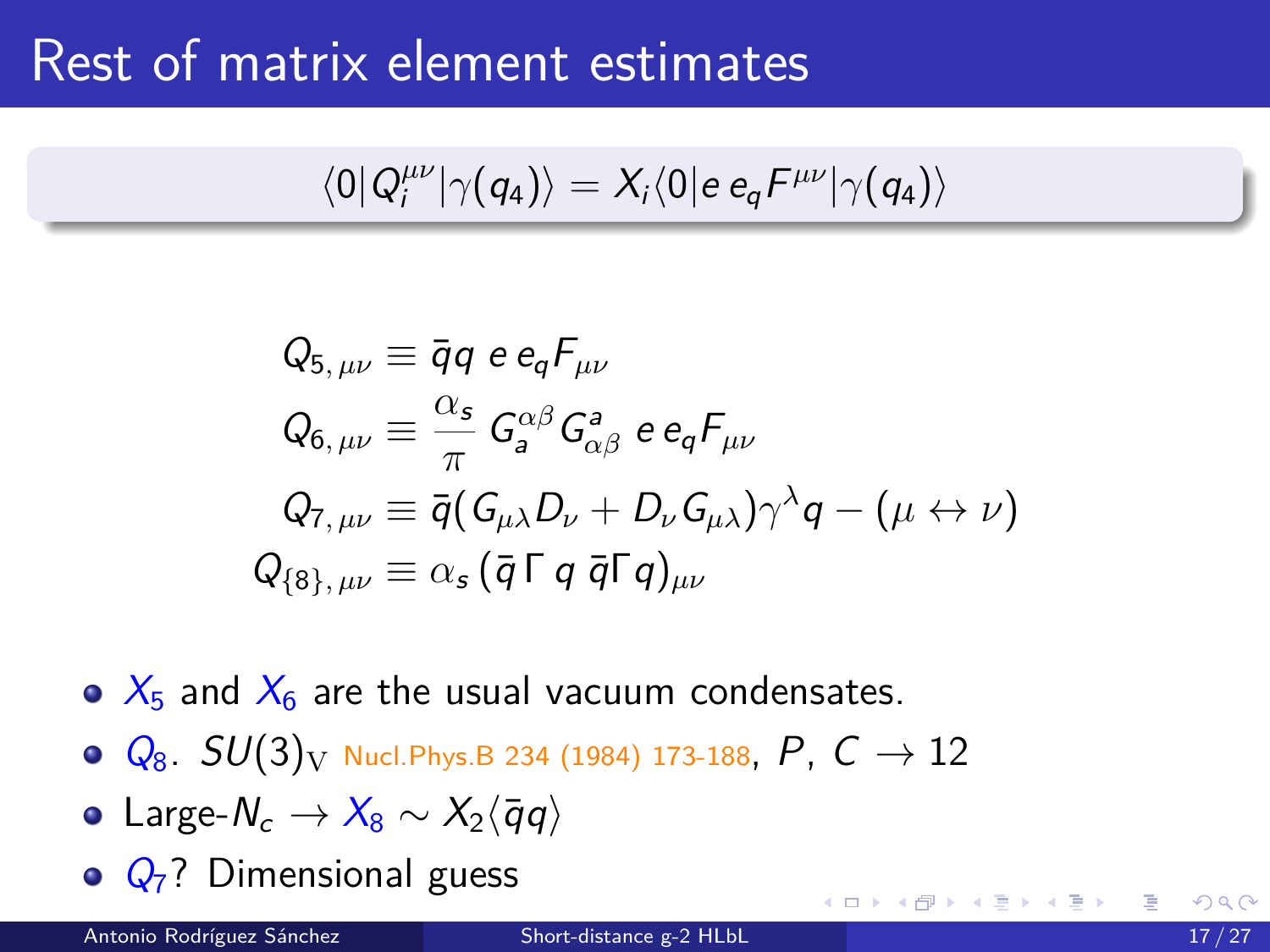## One cut topologies: the emerging pattern

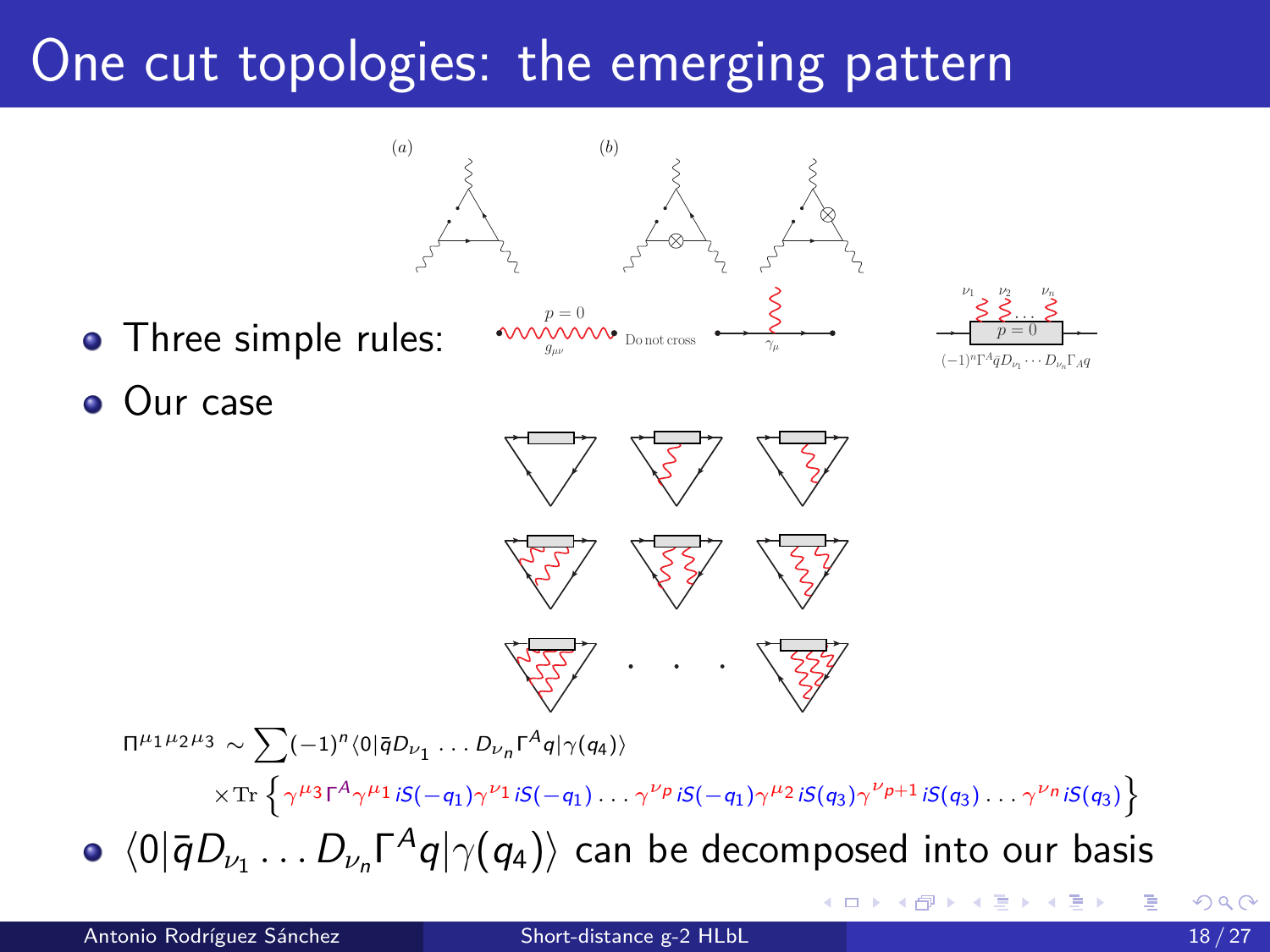#### Four-quark operators



• Only contributions not associated to one flavor

$$
\begin{aligned} \hat{\Pi}_1 &= \hat{\Pi}_4 = 8 \overline{X}_{8,2} \frac{Q_1^2 + Q_2^2}{Q_1^4 Q_2^4 Q_3^2} \\ \hat{\Pi}_{54} &= 8 \overline{X}_{8,2} \frac{Q_2^4 - Q_1^4}{Q_1^6 Q_2^6 Q_3^2} \\ \hat{\Pi}_7 &= \hat{\Pi}_{17} = \hat{\Pi}_{39} = 0 \end{aligned}
$$

∢ □ ▶ ∢f5

• Probably subleading wrt perturbative two-gluon exchange. Maybe feasible at the symmetric point JHEP 06 (2021) 083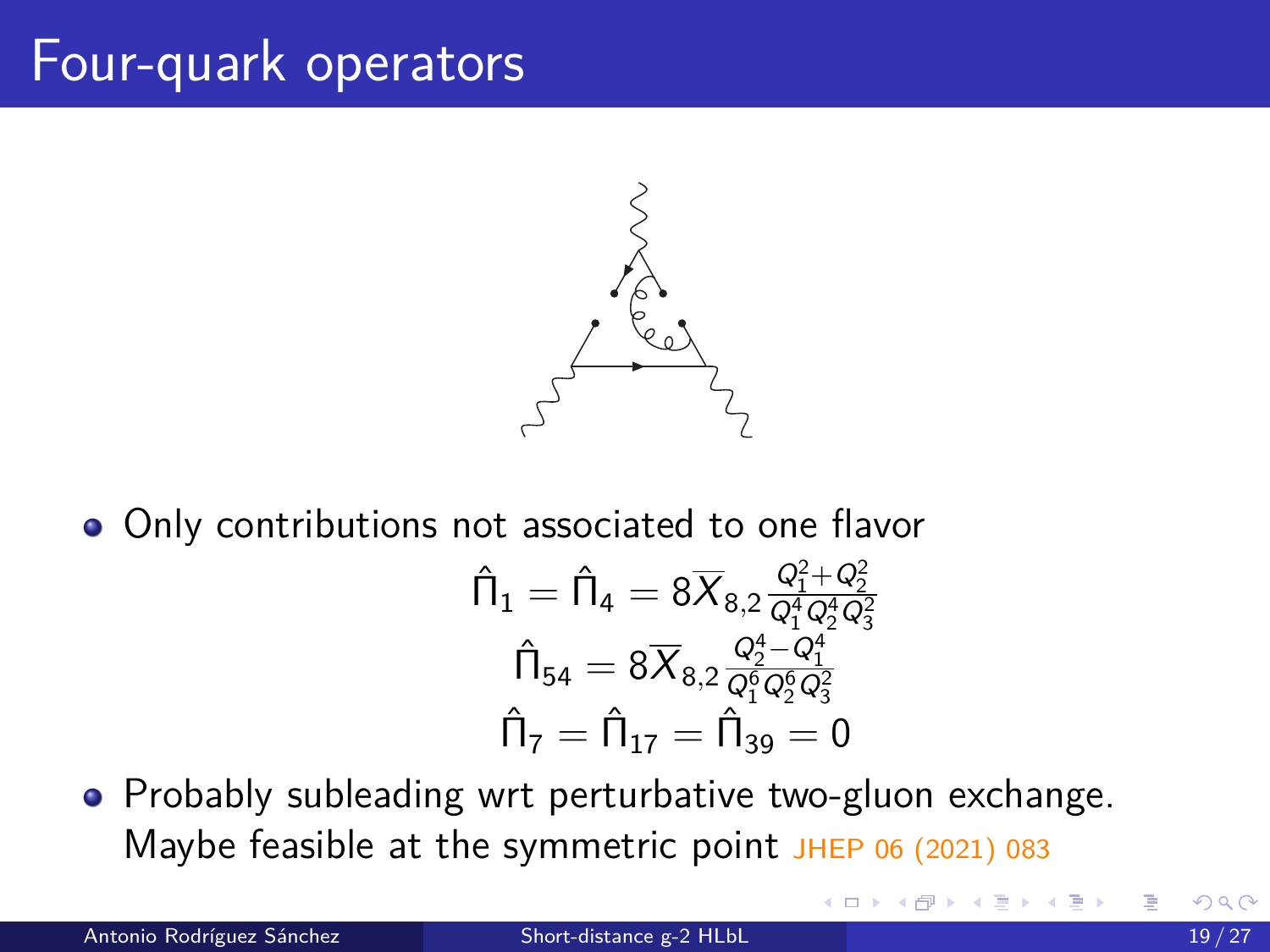### Gluon-Photon operator



$$
\left(\prod_{i=4}^{6} \lim_{q_{i}\to 0} \frac{\partial}{\partial q_{i}^{\nu_{i}}}\right) \times \sum_{\sigma(1,2,4,5,6)} \text{Tr}\left(\gamma^{\mu_{3}}S(p+q_{1}+q_{2}+q_{4}+q_{5}+q_{6})\gamma^{\mu_{1}}S(p+q_{2}+q_{4}+q_{5}+q_{6})\right) \times \gamma^{\mu_{2}}S(p+q_{4}+q_{5}+q_{6})\gamma^{\mu_{4}}S(p+q_{5}+q_{6})\gamma^{\mu_{5}}S(p+q_{6})\gamma^{\mu_{6}}S(p)\right)
$$

- Same procedure as in the quark loop
- Infrared divergences cancel after including mixing

4 **D F**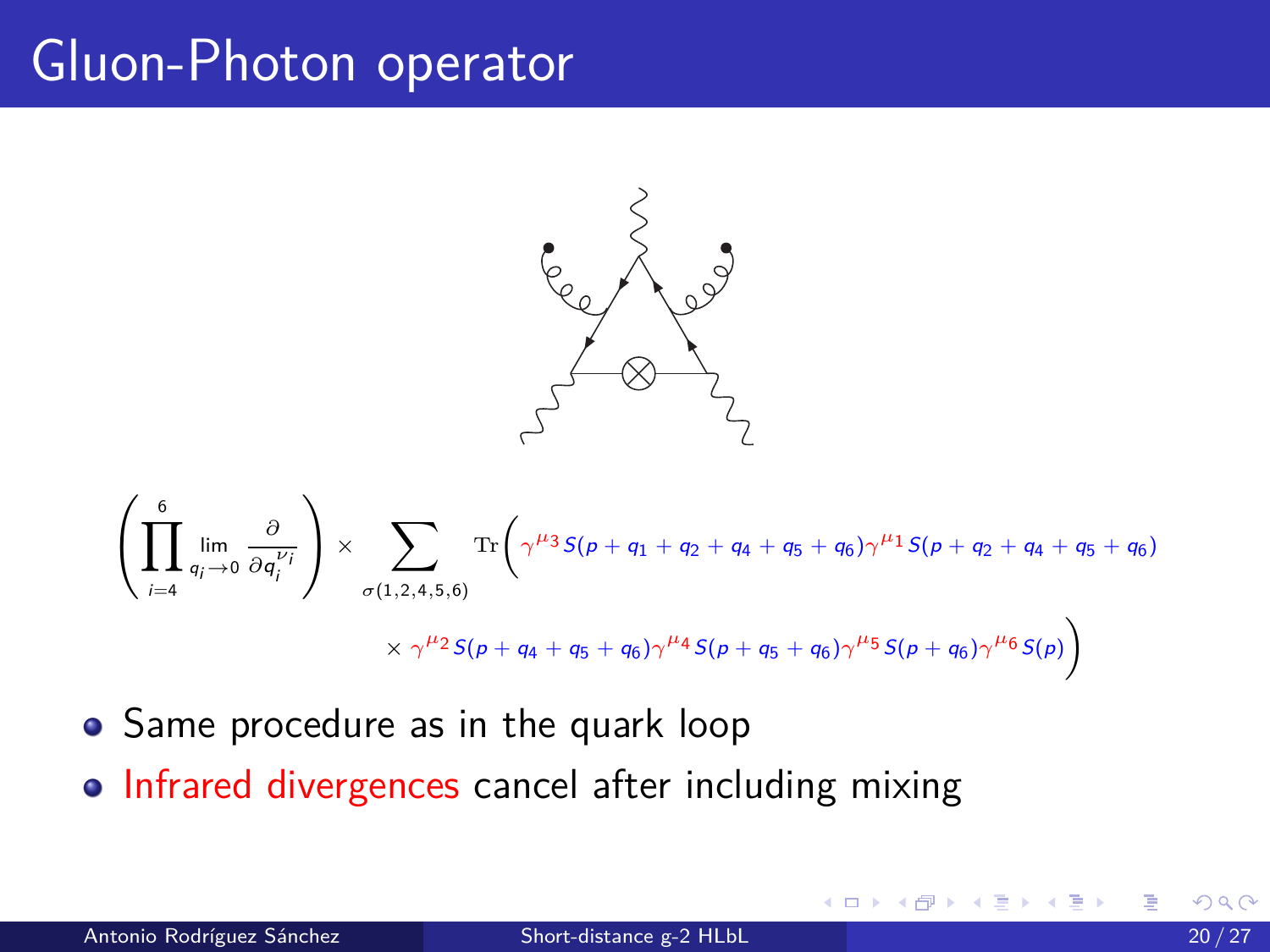### Numerical results: quark loop vs power corrections

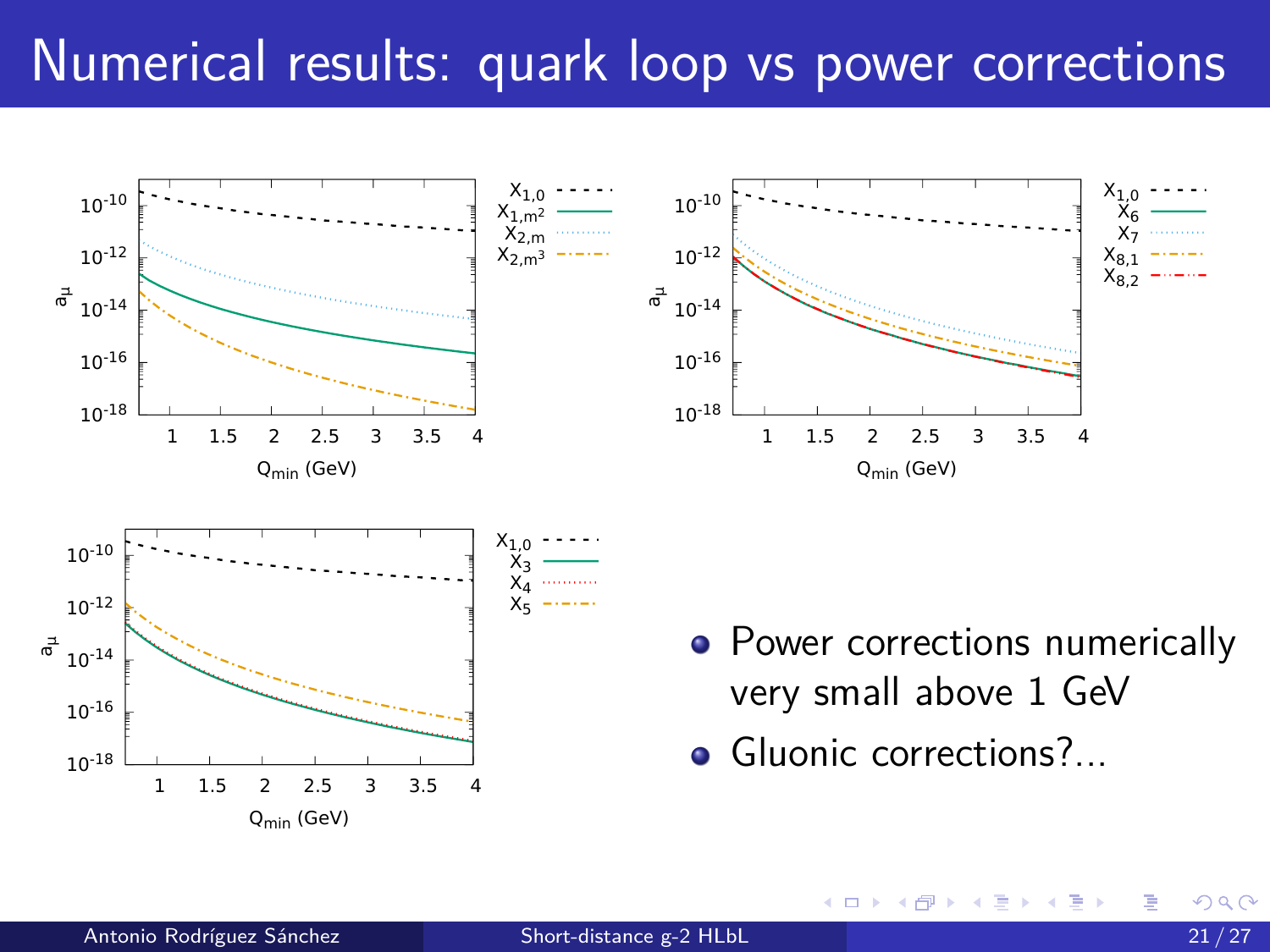# The gluonic corrections

Gluonic corrections to

$$
\lim_{q_4 \to 0} \frac{\partial \Pi^{\mu_1 \mu_2 \mu_3 \nu_4}}{\partial q_4^{\mu_4}}
$$

Full information on five scalar functions

$$
\tilde{\Pi}_i = P^{\tilde{\Pi}_i}_{\mu_1 \mu_2 \mu_3 \mu_4 \nu_4} \lim_{q_4 \to 0} \frac{\partial \Pi^{\mu_1 \mu_2 \mu_3 \nu_4}}{\partial q_4^{\mu_4}}
$$

$$
\begin{aligned} &\mathit{P_{\mu_1\mu_2\mu_3\mu_4\nu_4}^{\tilde{\Pi}_1}}=\mathit{g_{\mu_1\mu_2}}\,\mathit{g_{\mu_3\nu_4}}\,q_{1,\mu_4}\\ &\mathit{P_{\mu_1\mu_2\mu_3\mu_4\nu_4}^{\tilde{\Pi}_7}}=\mathit{g_{\mu_1\nu_4}}\,\mathit{g_{\mu_2\mu_4}}\,q_{2,\mu_3}\\ &\mathit{P_{\mu_1\mu_2\mu_3\mu_4\nu_4}^{\tilde{\Pi}_{10}}}= \mathit{g_{\mu_1\mu_2}}\,q_{1,\mu_3}q_{1,\nu_4}\,q_{2,\mu_4}\\ &\mathit{P_{\mu_1\mu_2\mu_3\mu_4\nu_4}^{\tilde{\Pi}_{13}}}= \mathit{g_{\mu_1\nu_4}}\,q_{1,\mu_2}q_{2,\mu_3}\,q_{3,\mu_4}\\ &\mathit{P_{\mu_1\mu_2\mu_3\mu_4\nu_4}^{\tilde{\Pi}_{19}}}=q_{3,\mu_1}q_{1,\mu_2}\,q_{2,\mu_3}q_{1,\nu_4}\,q_{2,\mu_4}\end{aligned}
$$

Antonio Rodríguez Sánchez **[Short-distance g-2 HLbL](#page-0-0)** 22 / 27

∍

-4 ⊞ »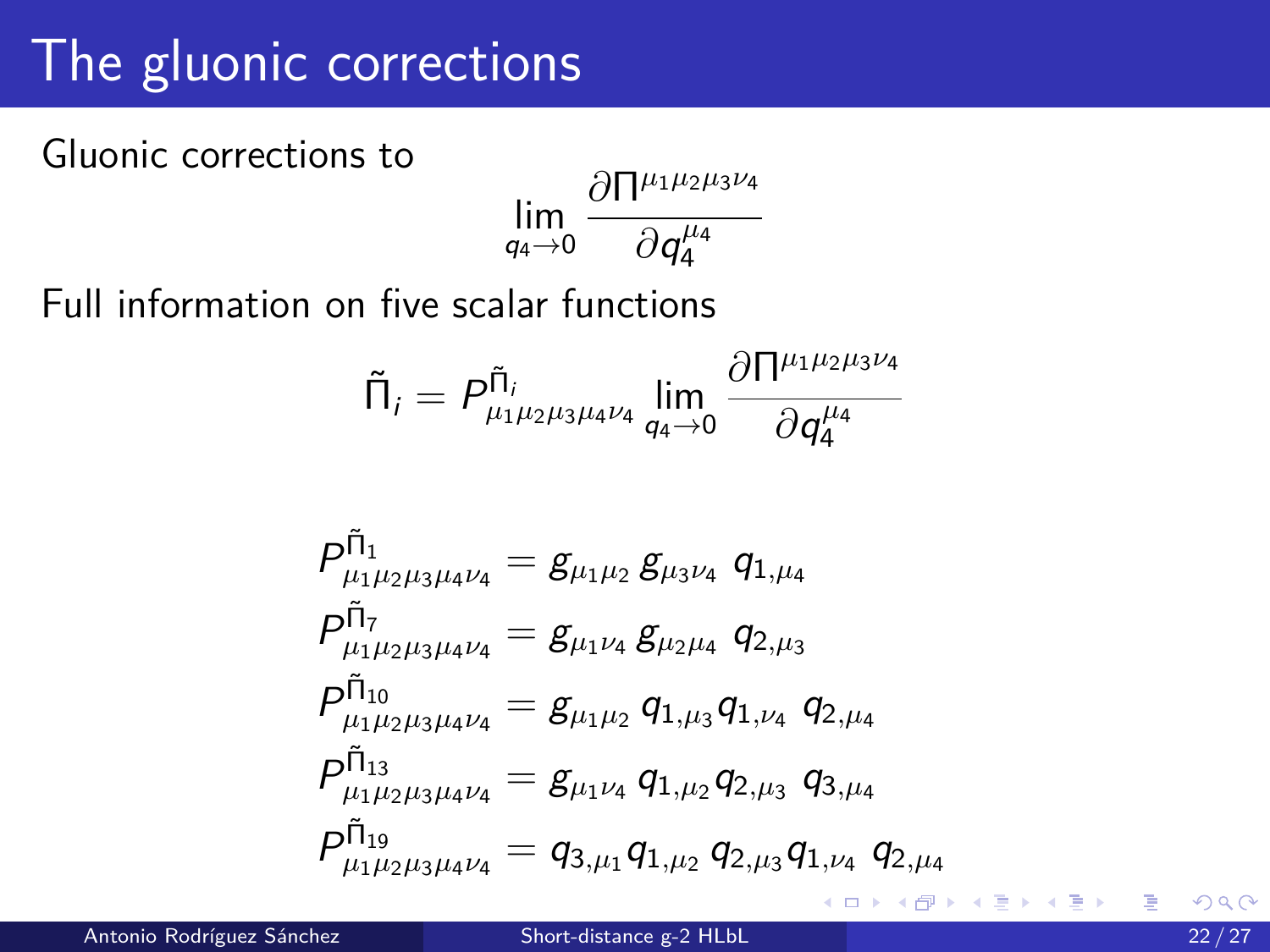#### The two loops: a symmetric sum of hexagons



$$
\tilde{\Pi}_i=-\frac{(N_c^2-1)g_s^2e_q^4}{4}\int \frac{d^4q_5}{(2\pi)^4}\frac{g_{\mu_5\mu_6}}{q_5^2}\lim_{\substack{q_4\to 0\\ q_6\to -q_5}}P^{\tilde{\Pi}_i}_{\mu_1\mu_2\mu_3\mu_4\nu_4}\frac{\partial}{\partial q_4^{\nu_4}}H^{\mu_1\mu_2\mu_3\mu_4\mu_5\mu_6}
$$

Z 4 Tr d p X *<sup>µ</sup>*1*µ*2*µ*3*µ*4*µ*5*µ*<sup>6</sup> ≡ *<sup>µ</sup>*<sup>3</sup> <sup>S</sup>(<sup>p</sup> <sup>+</sup> <sup>q</sup><sup>1</sup> <sup>+</sup> <sup>q</sup><sup>2</sup> <sup>+</sup> <sup>q</sup><sup>4</sup> <sup>+</sup> <sup>q</sup><sup>5</sup> <sup>+</sup> <sup>q</sup>6)*<sup>γ</sup> <sup>µ</sup>*<sup>1</sup> <sup>S</sup>(<sup>p</sup> <sup>+</sup> <sup>q</sup><sup>2</sup> <sup>+</sup> <sup>q</sup><sup>4</sup> <sup>+</sup> <sup>q</sup><sup>5</sup> <sup>+</sup> <sup>q</sup>6) H *γ* 4 (2*π*) *σ*(1*,*2*,*4*,*5*,*6) *<sup>µ</sup>*<sup>2</sup> <sup>S</sup>(<sup>p</sup> <sup>+</sup> <sup>q</sup><sup>4</sup> <sup>+</sup> <sup>q</sup><sup>5</sup> <sup>+</sup> <sup>q</sup>6)*<sup>γ</sup> <sup>µ</sup>*<sup>4</sup> <sup>S</sup>(<sup>p</sup> <sup>+</sup> <sup>q</sup><sup>5</sup> <sup>+</sup> <sup>q</sup>6)*<sup>γ</sup> <sup>µ</sup>*<sup>5</sup> <sup>S</sup>(<sup>p</sup> <sup>+</sup> <sup>q</sup>6)*<sup>γ</sup> <sup>µ</sup>*<sup>6</sup> S(p) × *γ* 

Antonio Rodríguez Sánchez **[Short-distance g-2 HLbL](#page-0-0)** 23 / 27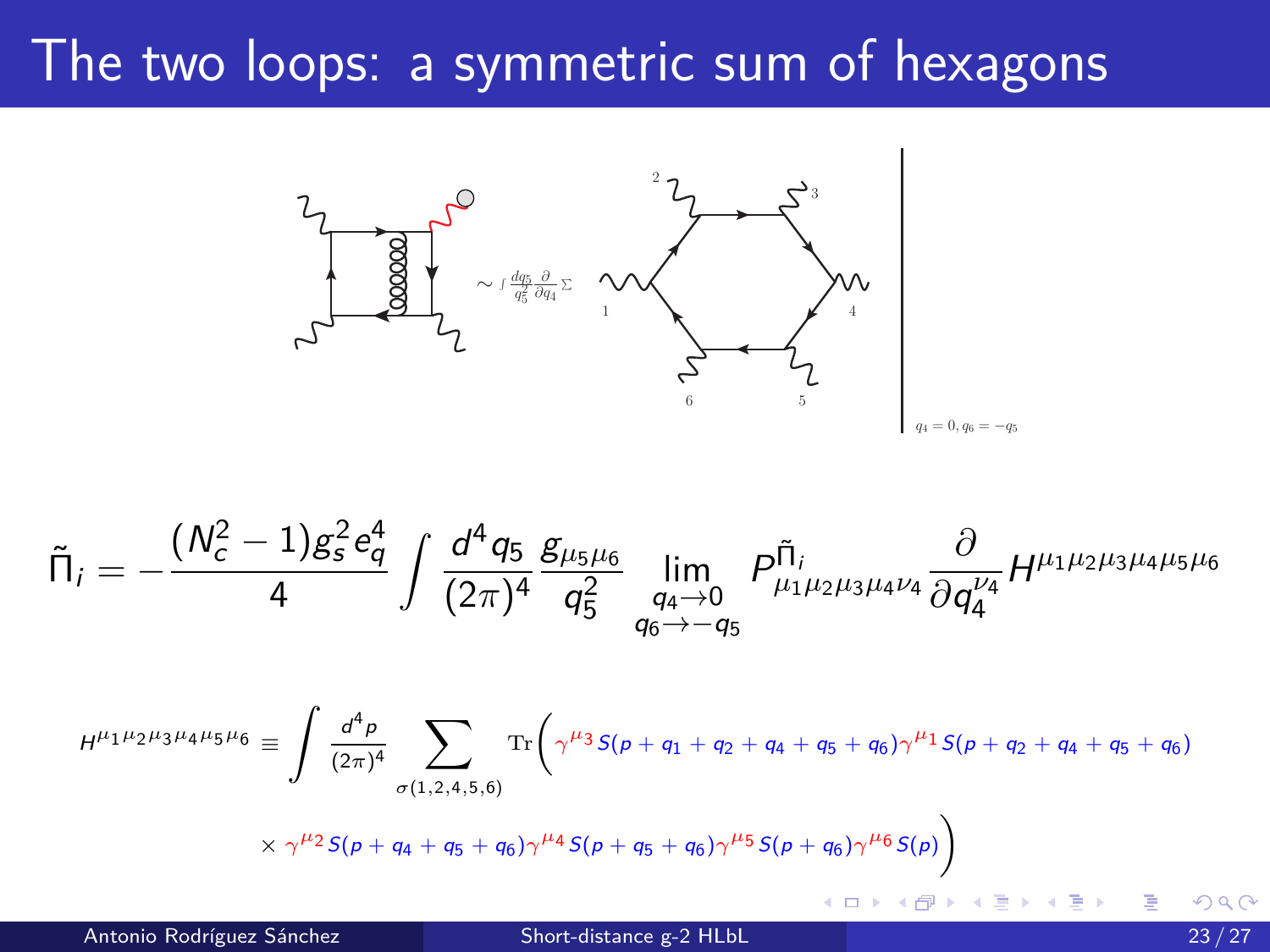# Reduction of integrals

Reduce  $\sim \mathcal{O}(10^{3,4})$  scalar integrals (*d* dimensions) <sub>KIRA</sub>



Master integrals known in terms of classical polylogs: analytic result for the HLbL tensor. Some numbers:

| $(Q_1^2, Q_2^2, Q_3^2) = (1, 1.3, 1.7)$ GeV <sup>2</sup> |           | õ<br>$1 -$ | $\tilde{\Pi}_{10}$ | $\tilde{\phantom{a}}$<br>$\Pi_{13}$ | $\mathsf{H}_{19}$ |
|----------------------------------------------------------|-----------|------------|--------------------|-------------------------------------|-------------------|
| Quark loop                                               | $-0.0816$ | 0.123      | 0.0363             | 0.0274                              | 0.0263            |
| Gluon corrections ( $\times \pi/\alpha_s$ )              | 0.0781    | $-0.136$   | $-0.0376$          | $-0.0398$                           | $-0.0411$         |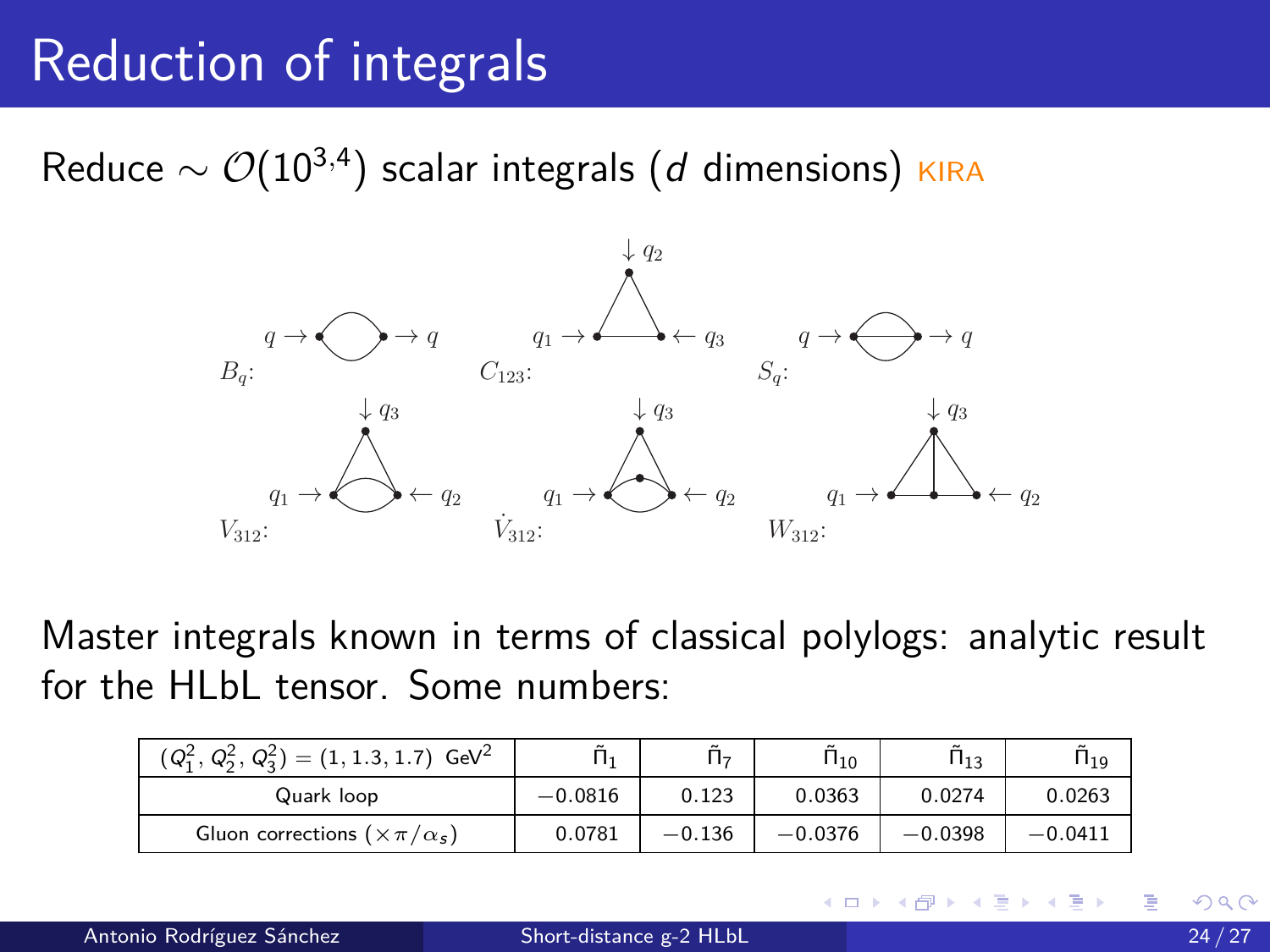Integral from  $Q_{\min}$ . Analytic expansions help in improving precision. Check: Gluonic correction in M-V matches expectations for  $\hat{\Pi}_1$  Eur. Phys. J.C 80 (2020) 12, 1108



Above  $\sim 1 - 2 \,\text{GeV}$ , gluonic corrections small and negative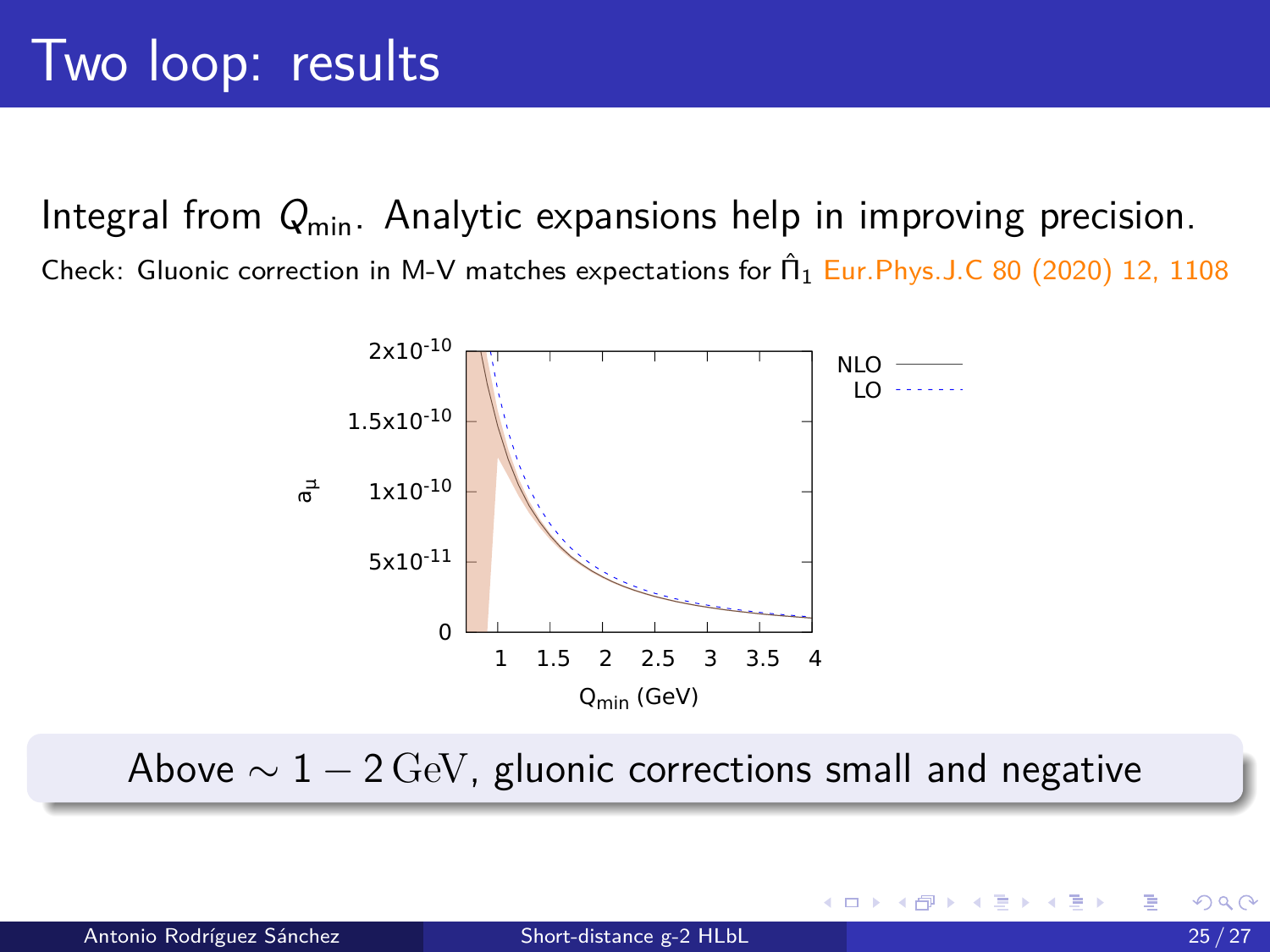# Interplay with M-V region, preliminary exploration

Melnikov-Vainshtein regime. In essence, if Q<sub>1,2</sub> ≫ Λ<sub>QCD</sub>, Q<sub>3</sub> start at

$$
\Pi^{\mu_1\mu_2} = \frac{i}{e^2}\int \frac{d^4q_4}{(2\pi)^4}\int d^4x_1\int d^4x_2 e^{-i(q_1x_1+q_2x_2)}\langle 0|T(J^{\mu_1}(x_1)J^{\mu_2}(x_2))|\gamma^*(q_3)\gamma(q_4)\rangle
$$

Up to  $D = 4$ :

$$
\Pi_{\overline{q}q}^{\mu_{1}\mu_{2}} \approx \frac{e_{\overline{q}}^{2}}{e^{2}} \left\langle \bar{q}(0)[\Gamma^{\mu_{1}\mu_{2}}(-\hat{q}) - \Gamma^{\mu_{2}\mu_{1}}(-\hat{q})]q(0) \right\rangle^{3,4} \left(\Gamma^{\mu_{1}\mu_{2}}(k) = \gamma^{\mu_{1}}S(k)\gamma^{\mu_{2}}M-N. \text{ Interplay with anomaly}\right) - \frac{ie_{q}^{2}}{e^{2}\hat{q}^{2}} (g_{\mu_{1}\delta}g_{\mu_{2}\beta} + g_{\mu_{2}\delta}g_{\mu_{1}\beta} - g_{\mu_{1}\mu_{2}}g_{\delta\beta}) \left(g^{\alpha\delta} - 2\frac{\hat{q}^{\delta}\hat{q}^{\alpha}}{\hat{q}^{2}}\right) \left\langle \bar{q}(0)(\vec{\partial}^{\alpha} - \vec{\partial}^{\alpha})\gamma^{\beta}q(0) \right\rangle^{3,4}
$$

$$
\frac{\partial \Pi^{\mu_1\mu_2\mu_3\mu_4}}{\partial q_{4\nu_4}}\Big|_{\rm FF} \sim q_{3\nu_3}\lim_{q_3\to 0}\lim_{q_4\to 0}\partial^{\nu_3}_{q_3}\partial^{\mu_4}_{q_4}\Pi^{\mu_1\mu_2\mu_3\nu_4}
$$

Check: Subleading logs from quark loop exactly recovered for all Π˜

Antonio Rodríguez Sánchez **[Short-distance g-2 HLbL](#page-0-0)** 26 / 27